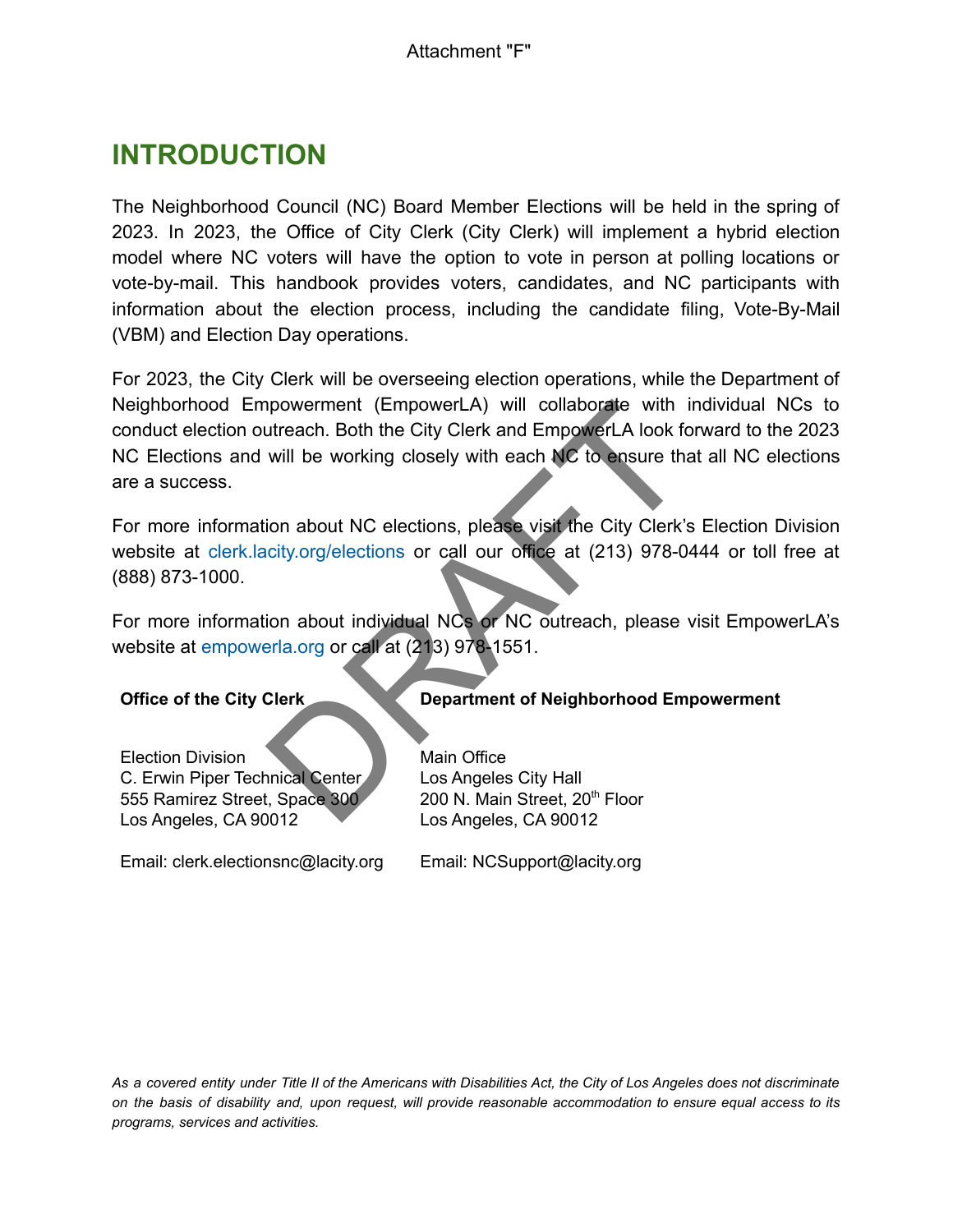# **1. WHO IS INVOLVED IN NC ELECTIONS**

### **1.1 The Office of the City Clerk (City Clerk)**

The City Clerk will serve as the primary Election Administrator for the 2023 NC Elections.

In accordance with Los Angeles Administrative Code Section 20.36, the City Clerk is authorized to conduct NC elections and is authorized to promulgate any election procedure, rule, regulation, or issue any directive or moratorium necessary for that portion of the elections it administers, including the promulgation of any procedures, rules, regulations, directives, or moratoria for the resolution of any election challenge.

Any election procedures, rules or regulations promulgated by the City Clerk are hereby applied to all NC Bylaws by reference and are to be applied to the NC's Bylaws. While our office is committed to adhering to all election language stipulated in the bylaws, City Clerk election rules and regulations shall take precedence over any inconsistent language in the NC's Bylaws. directives, or moratoria for the resolution of any electric divers, rules or regulations promulgated by the City<br>Bylaws by reference and are to be applied to the N<br>itted to adhering to all election language stipulated<br>es a

### **1.2 City Clerk Election Administrators (EAs)**

City Clerk staff will serve as Election Administrators (EAs) for the 2023 NC Elections. Throughout the election year, EAs will be responsible for the following tasks:

- 1. Serving as the primary liaison between NCs, the City Clerk, EmpowerLA, and stakeholders;
- 2. Conducting all NC elections in accordance with citywide rules outlined in this handbook and other procedures established by the City Clerk, NC Bylaws, and any governing City or State laws and regulations (e.g., California Public Records Act);
- 3. Reviewing and understanding NC Bylaws, as they relate to the conduct of elections;
- 4. Drafting voting models and sample ballots based on voter eligibility requirements in each NC's Bylaws;
- 5. Processing Election Information Worksheets and other election documents issued by the City Clerk;
- 6. Recruiting NC polling places;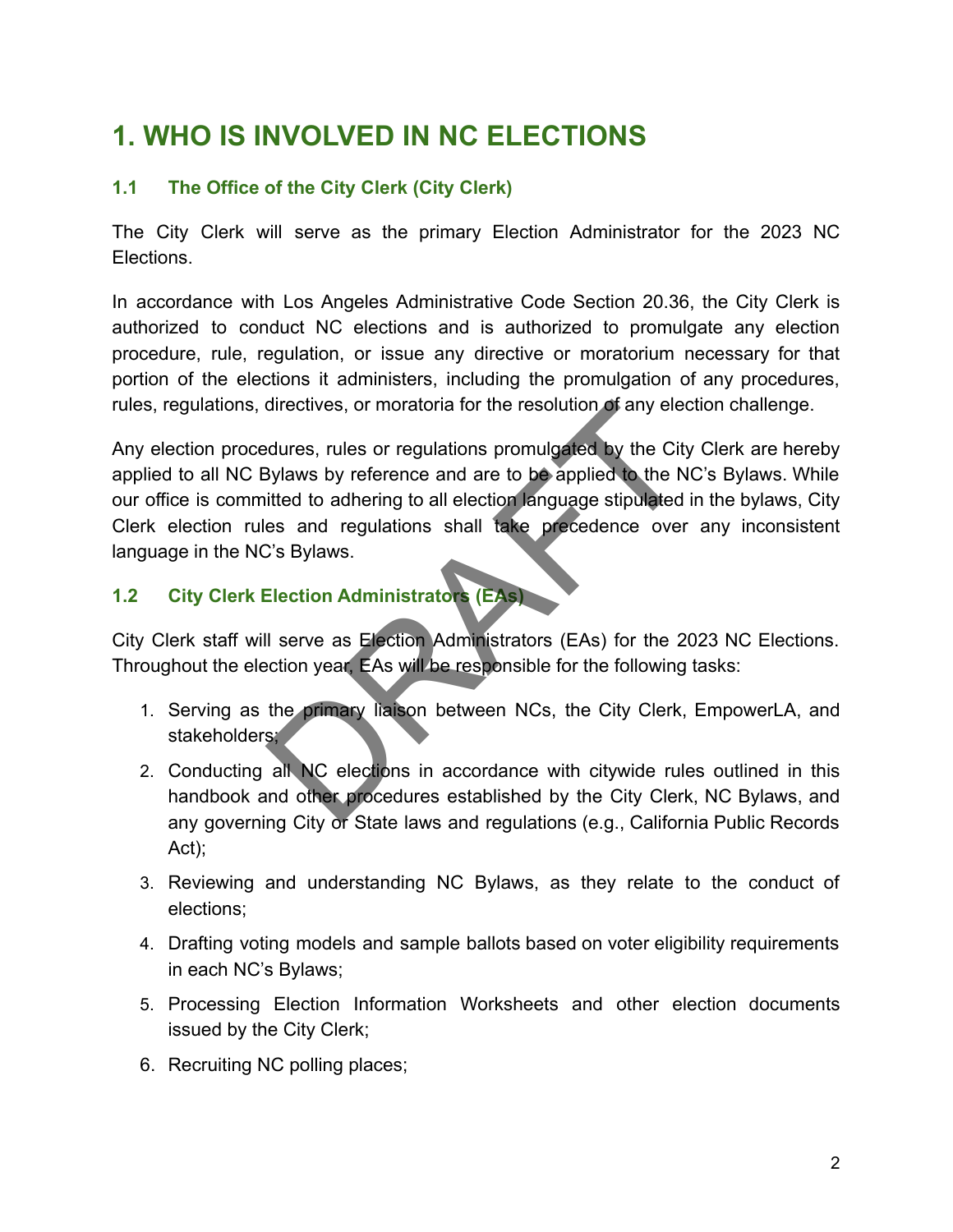- 7. Recruiting and training NC election poll workers;
- 8. Assisting the City Clerk's Public Services Section with the NC candidate filing process, including processing candidate filing challenges;
- 9. Providing Vote-By-Mail (VBM) information to NCs;
- 10.Assembling NC polling place supplies;
- 11. Overseeing polling place operations on Election Day; and
- 12. Processing post-election challenges and inquiries, when necessary

Overall, an EA is expected to work closely and communicate with their assigned NCs, either through an Election Committee or with the NC Board.

## **1.3 Additional City Clerk Duties**

Additional City Clerk staff will be responsible for the following administrative operations:

- 1. Updating the City Clerk's website and providing systems maintenance;
- 2. Processing and certifying NC candidate applications;
- 3. Designing, testing, and tallying ballots;
- 4. Processing VBM applications; mailing and receiving NC ballots;
- 5. Retrieving ballots from drop-box locations;
- 6. Serving as poll workers and/or Poll Managers on Election Day;
- 7. Convening Independent Grievance Panels to process post-election challenges, when necessary; City Clerk Duties<br>
The NC Board.<br>
City Clerk Duties<br>
Fix staff will be responsible for the following administ<br>
E City Clerk's website and providing systems mainte<br>
and certifying NC candidate applications;<br>
resting, and ta
- 8. Certifying and posting election results;
- 9. Processing poll worker payroll; and
- 10.Processing public records requests.

## **1.4 Department of Neighborhood Empowerment (EmpowerLA)**

EmpowerLA is the City Department responsible for promoting civic engagement and supporting NCs in their mission to make municipal government more responsive to local needs. EmpowerLA's Neighborhood Empowerment Advocates (NEAs) help to connect NCs and City government by holding workshops and training on public engagement for both NCs and City staff. NEAs also provide NCs with support in organizing and running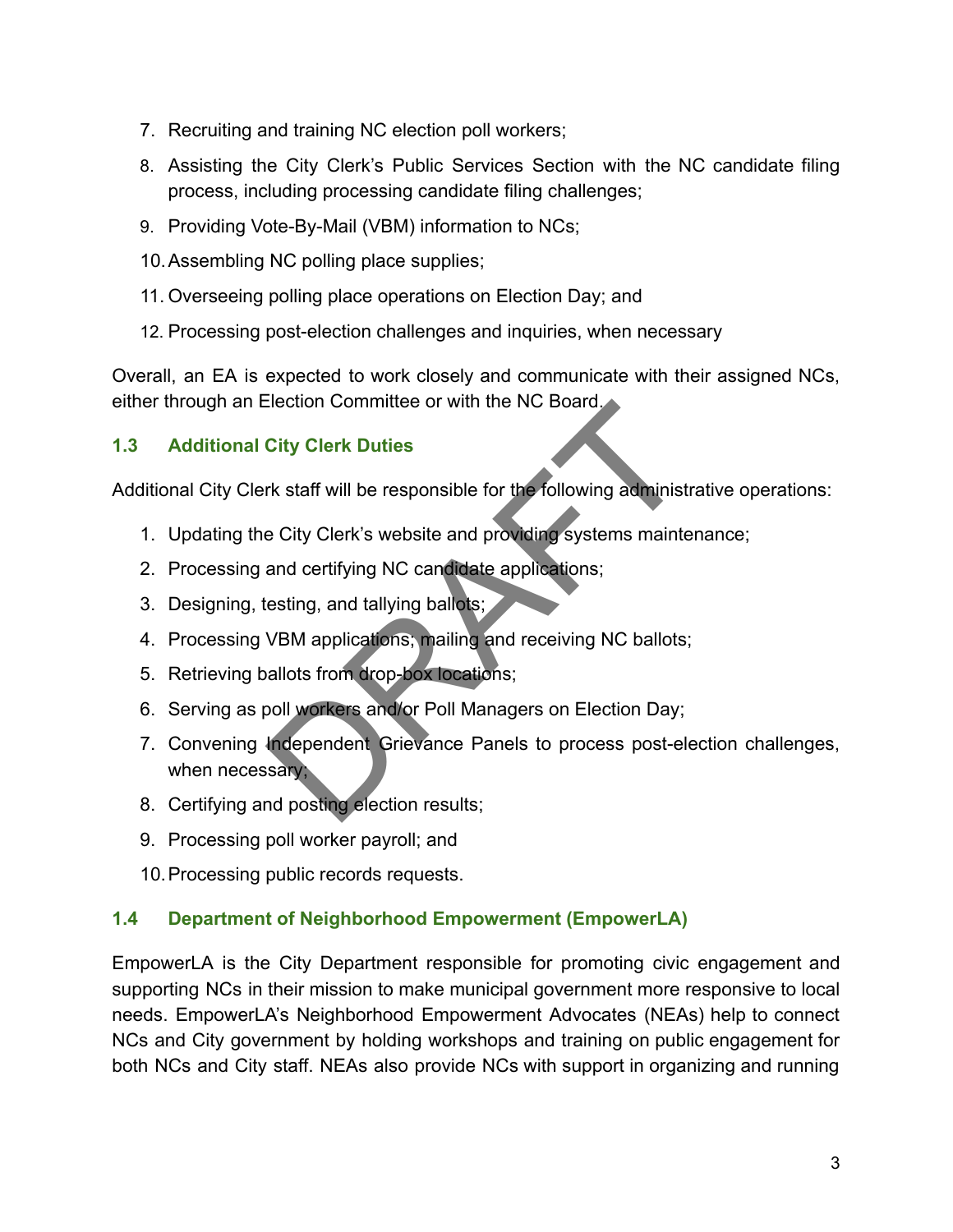meetings and coach board members on how to work with the City to advocate for their communities.

During this NC election cycle, EmpowerLA will be responsible for coordinating election outreach and candidate recruitment with each NC.

### **1.5 Neighborhood Councils (NCs)**

Neighborhood Councils form a grassroots level of the Los Angeles City government. The system was created to connect Los Angeles' diverse communities to City Hall and was established in 1999 by an amendment to the City Charter.

Each NC operates according to the City Charter, Administrative Code, Plan for a Citywide System of Neighborhood Councils and Bylaws that define the NC's governing board structure, geographical boundaries, and candidate and voter eligibility requirements. NCs also operate according to the City Charter, applicable municipal ordinances, Board of Neighborhood Commissioners policies, and directives issued by EmpowerLA and the City Clerk. is according to the City Charter, Administrative<br>of Neighborhood Councils and Bylaws that define the geographical boundaries, and candidate and<br>a salso operate according to the City Charter, ap<br>of Neighborhood Commissioner

NC board members are unpaid volunteer(s), who serve on boards to monitor the delivery of City services to their communities and its stakeholders as well as present budget priorities to the Mayor and City Council. NC board members are not elected officials. NCs advocate for their communities on critical issues like planning and land use, homelessness, and emergency preparedness.

The City Clerk's EAs will work closely with NCs either through their Election Committees, or through other designated representatives, on assuring each NC election is conducted fairly and according to procedure.

Bylaw amendments must be finalized and approved by July 1, 2022 in order for election related revisions to be applied in the 2023 election cycle. Please note, any board structure changes made after the deadline date will not be applied to the upcoming NC election cycle.

#### **1.6 Stakeholders**

NC membership is open to all Stakeholders. A "Stakeholder" shall be defined as any individual who:

(1) Lives, works, or owns real property within the boundaries of the NC; or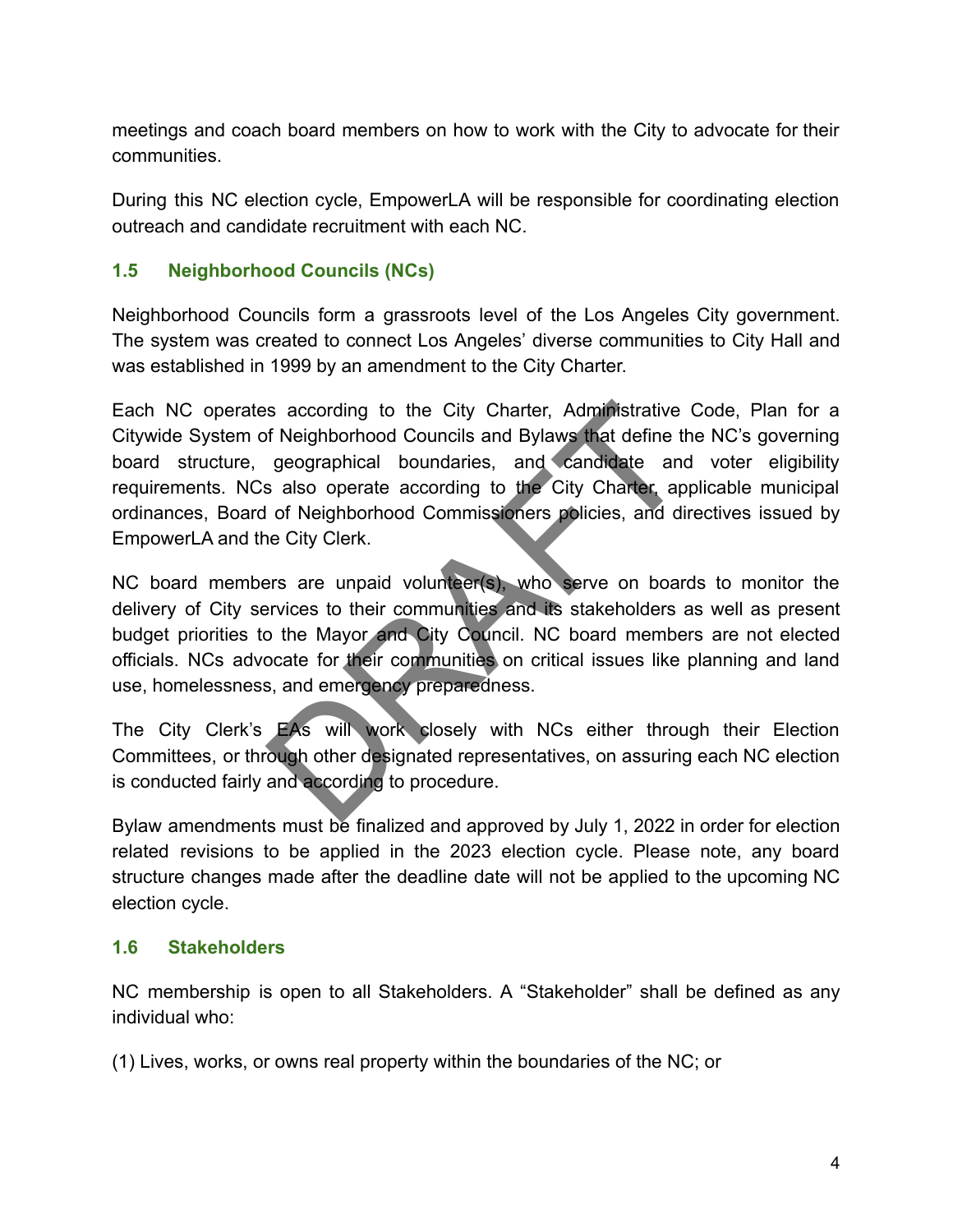(2) Is a Community Interest Stakeholder, defined as an individual who is a member of or participates in a Community Organization within the boundaries of the NC.

A "Community Organization" is an entity that has continuously maintained a physical street address within the boundaries of the NC for not less than one year, and that performs ongoing and verifiable activities and operations that confer some benefit on the community within the boundaries of the neighborhood council. A for-profit entity shall not qualify as a Community Organization. Examples of Community Organizations may include Chambers of Commerce, houses of worship or other faith-based organizations, educational institutions, or non-profit organizations.

All stakeholders, when running as a candidate or voting, must specify a qualifying address or location within the NC's boundaries to participate. Stakeholder claims cannot be based on participation occurring outside of a given NC's boundaries.

Throughout this handbook, the terms "candidate" and "voter" may be used in place of "stakeholder."

# **2. NC ELECTION DATES**

# **2.1. Regional Election Assignments and Timelines**

All NC elections will take place between March and June in 2023. As in previous NC elections, NCs will be assigned to geographical regions, in groups of six to ten NCs, and the groups within that region will hold their elections on the same day. Wrien Tunning as a candidate of voling must sp<br>
in within the NC's boundaries to participate. Stakeho<br>
ipation occurring outside of a given NC's boundaries<br>
andbook, the terms "candidate" and "voter" may b<br>
TION DATES<br>
lec

- 1. The City Clerk Election Division office is open Monday through Friday, 8:00 a.m. to 5:00 p.m.
- 2. When a deadline falls on a Saturday, Sunday, or a religious or national holiday, the actual deadline date will be moved to the following City of Los Angeles business day.
- 3. Applications or required documentation must be submitted no later than 11:59 p.m. on filing deadline days.

For more information on your NC's election region and election date, please refer to **Attachment A: 2023 Neighborhood Council Regional Election Schedule**.

For more information on your NC's regional election timeline, which includes important election deadlines, please refer to **Attachment B: 2023 NC Election Timeline**.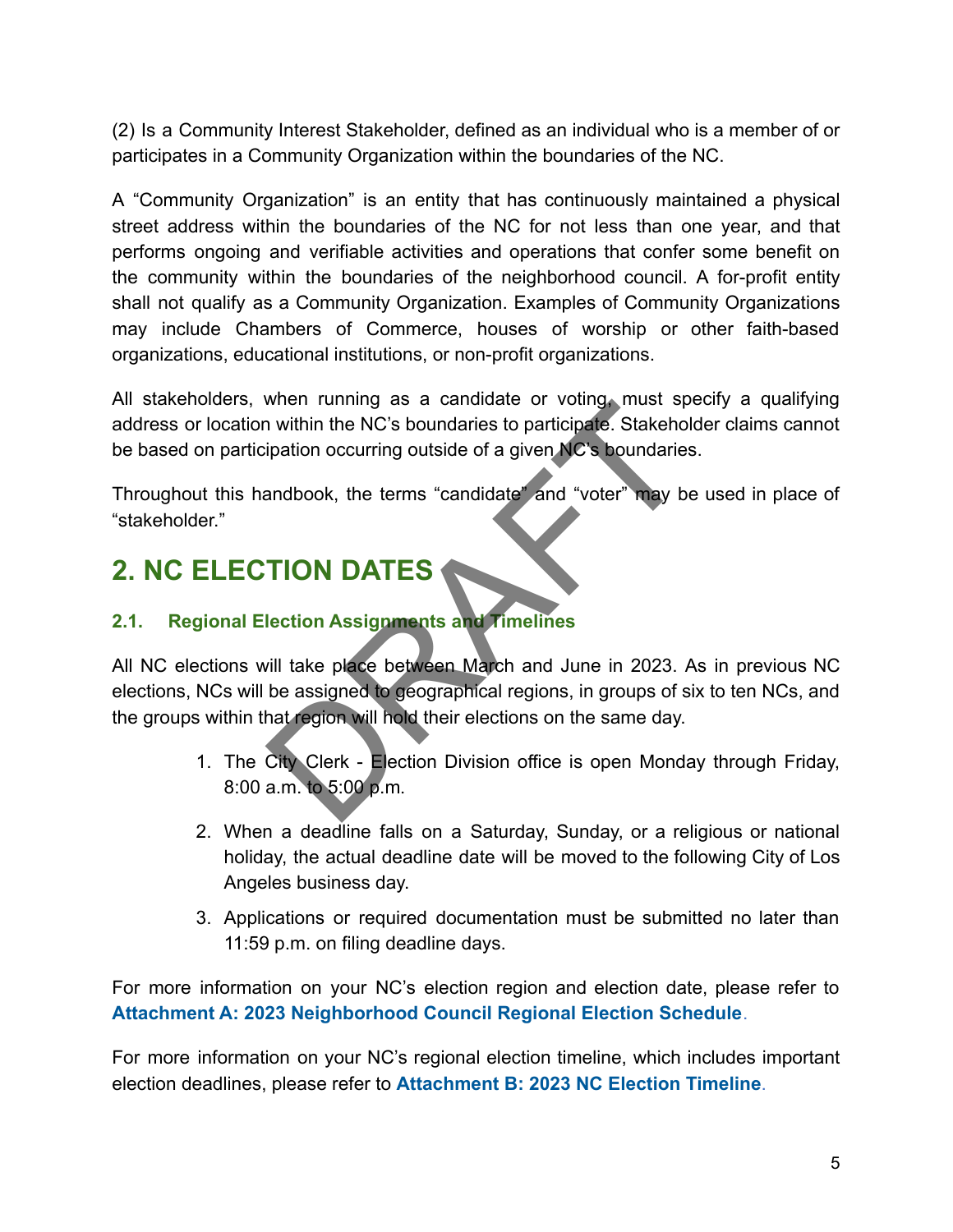# **3. THE CANDIDATE FILING PROCESS**

### **3.1 Candidate Filing Information - First Steps**

The City of Los Angeles encourages all stakeholders to participate in the 2023 NC Elections. If you are interested in running for a NC board seat, please consider taking the following steps:

- 1. Find out which NC you belong to by entering your qualifying address here: [neighborhoodinfo.lacity.org](https://neighborhoodinfo.lacity.org/).
- 2. Attend your local NC meeting and subscribe to your NC's Early Notification System to receive your NC's meeting agendas here: [NC's Early Notification](https://www.lacity.org/government/subscribe-agendasnotifications/neighborhood-councils) **[System](https://www.lacity.org/government/subscribe-agendasnotifications/neighborhood-councils)**
- 3. Review your NC's Bylaws to understand your NC's board seat qualifications. It is the candidate's responsibility to know and select the seat they are running for. Board seat qualifications are defined in **Article V (Governing Board)** and **Attachment B (Governing Board Structure and Voting)** in all NC Bylaws. All current NC Bylaws can be found on **EmpowerLA's website** at: [NC Bylaws](https://lacity.quickbase.com/db/bn9g6crpq?a=q&qid=5). receive your NC's meeting agendas here: NC's<br>
r NC's Bylaws to understand your NC's board seat<br>
te's responsibility to know and select the seat the<br>
qualifications are defined in Article V (Govern<br>
t B (Governing Board Str
- 4. Review your NC's election timeline in **Attachment B: 2023 NC Election Timeline** or on the City Clerk's Election Division website at [clerk.lacity.org/elections](https://clerk.lacity.org/clerk-services/elections) for more information on important deadlines.
- 5. Complete a Candidate Filing Application and provide the City Clerk with all of the information and documentation required for candidate certification. Once certified, all candidates will be expected to review and adhere to the Candidate Guidelines below **(3.12 Candidate Guidelines)**.

The City Clerk will contact stakeholders who submit incomplete applications. The candidate is responsible for providing additional information or documentation by the deadline. Failure to do so may result in disqualification.

#### **3.2 The Right to Run for a NC Board Seat**

Stakeholders cannot be denied the opportunity to run for a board seat for which they can prove eligibility, unless otherwise prohibited by a NC's Bylaws (e.g. term limits, age requirements).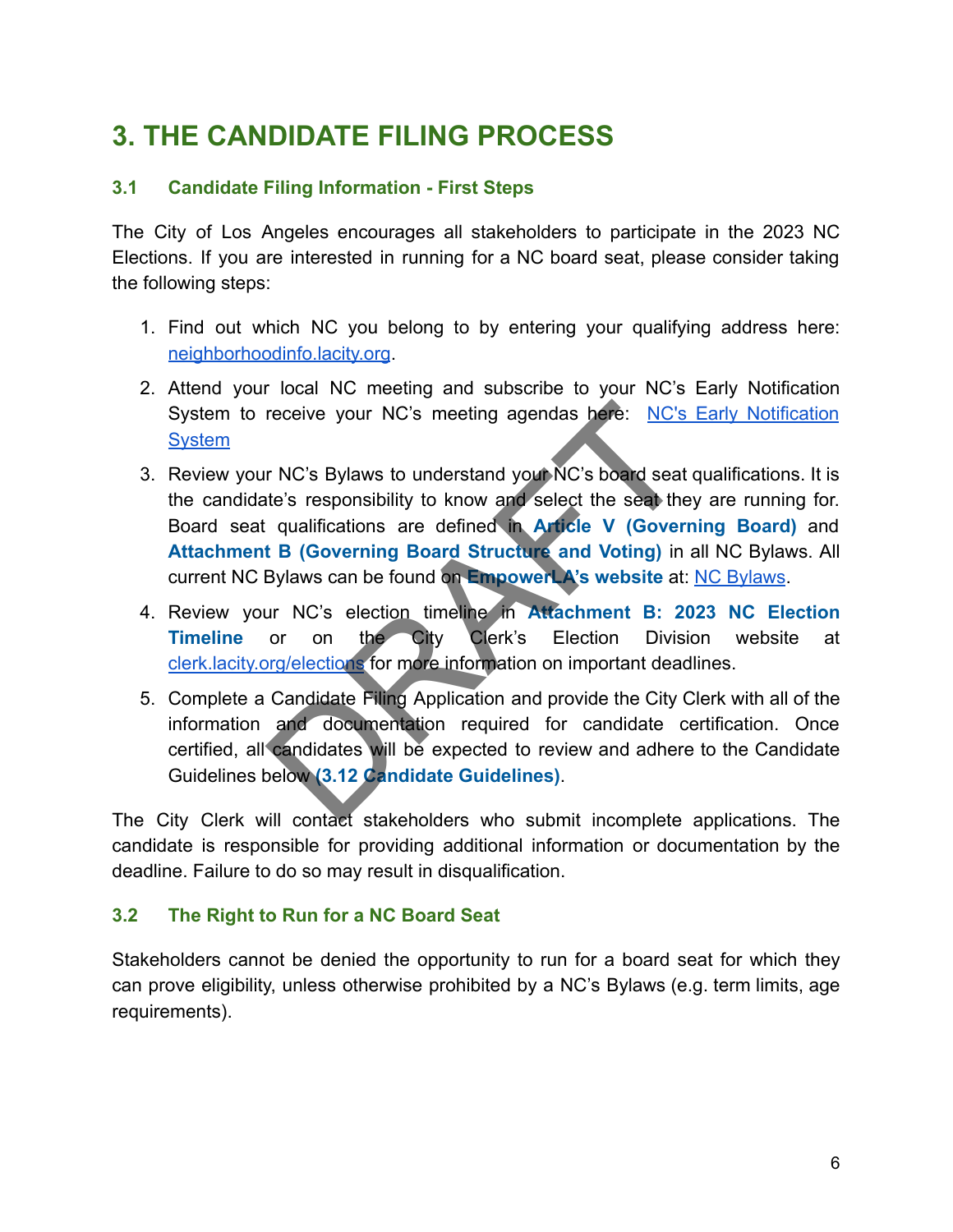### **3.3 The Candidate Filing Period**

The candidate filing period will begin approximately 120 days before Election Day and will last for 45 days. All candidate filing and candidate challenge deadlines will end at 11:59 p.m., Pacific Standard Time.

#### **3.4 Completing a Candidate Filing Application**

Stakeholders interested in running for a NC board seat must complete a Candidate Filing Application online or by paper application, and submit it to the City Clerk's office for review and verification.

Candidates can complete and submit a Candidate Filing Application online at <https://clerkappsele.lacity.org/NCElection> or obtain a paper application from the City Clerk's website. Paper applications may be submitted by mail, email, or by fax at the following:

Office of the City Clerk Election Division C. Erwin Piper Technical Center 555 Ramirez Street, Space 300 Los Angeles, CA 90012 Email: clerk.election@lacity.org Fax: (213) 978-0376 complete and submit a Candidate Filmg App<br>
Elacity.org/NCElection or obtain a paper application<br>
aper applications may be submitted by mail, email<br>
Clerk<br>
chnical Center<br>
et, Space 300<br>
90012<br>
a Candidate Filing Applicatio

When completing a Candidate Filing Application, candidates must provide the following information:

- 1. Neighborhood Council Name\*;
- 2. Board Seat Name\*;
- 3. Stakeholder Status (Live, Work, Own Property, or Community Interest)\*;
- 4. Name as it will appear on the Ballot\*;
- 5. First and Last Name\*;
- 6. Date of Birth;
- 7. Telephone Number;
- 8. Email Address\*;
- 9. Qualifying Address;
- 10.Mailing Address; and
- 11. A photo identification and any documentation necessary to establish board seat eligibility.

NOTE: If submitting a paper application, the candidate must also provide their signature.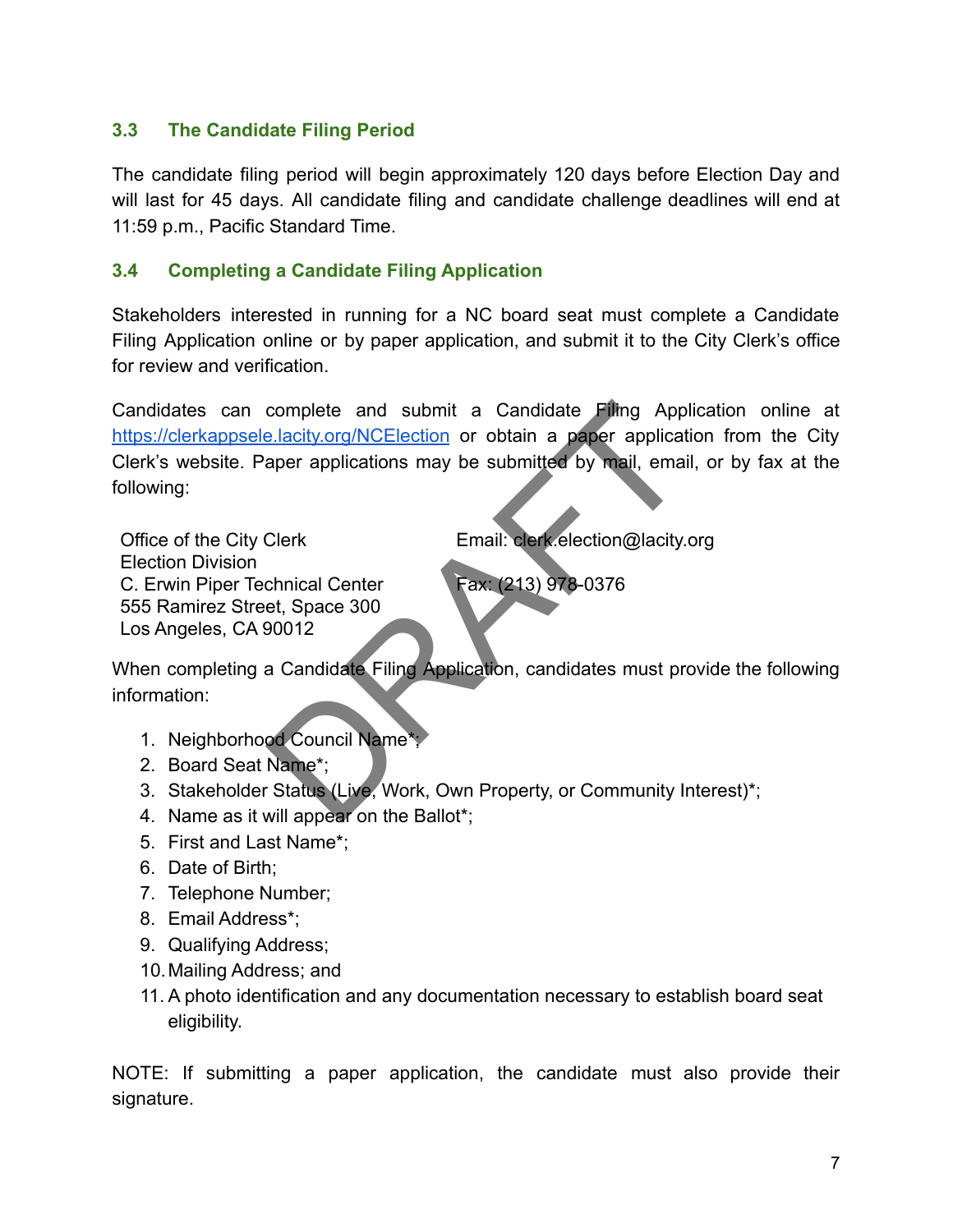# **\*THIS INFORMATION IS CONSIDERED PUBLIC AND SUBJECT TO LIMITED DISCLOSURE. PERSONAL ADDRESS AND PHONE NUMBERS ARE NOT DISCLOSED.**

#### **3.5 Qualifying Documentation**

All candidates must submit identification and any applicable documentation to establish their eligibility for the board seat they are applying for. Candidates must submit all necessary documentation within three (3) days of the candidate filing deadline by 11:59 p.m. The City Clerk will contact every candidate lacking sufficient documentation to clarify what is needed in order to certify. The candidate is responsible for providing additional information or documentation by the deadline.

Since there is a wide variety of NC board seats, the documentation required to qualify for these seats vary. For an example of what type of documents may suffice, please refer to **Attachment C: 2023 NC Election Documentation Guide**.

All candidates must acknowledge the NC Leadership Orientation Board Service Policy prior to certification. **Attachment D: NC Leadership Orientation Board Service Policy**.

The City Clerk will review each Candidate Filing Application and applicable documentation to determine if the candidate meets the NC's board seat qualifications, as stated in the NC's Bylaws. Once certified, any documentation submitted by the candidate will be deleted from the City Clerk's candidate filing system. First will contact every candidate lacking sufficient<br>
Example of the candidate is responsion or documentation by the deadline.<br>
Exide variety of NC board seats, the documentation<br>
The candidate.<br>
The candidate of what typ

> CANDIDATES WHO **DO NOT** SUBMIT A CANDIDATE FILING APPLICATION, FAIL TO SUBMIT DOCUMENTATION OR FAIL TO RESPOND TO REQUESTS FOR ADDITIONAL INFORMATION, DO NOT MEET SPECIFIC BOARD SEAT REQUIREMENTS AND DO NOT ACKNOWLEDGE THE LEADERSHIP ORIENTATION POLICY **WILL NOT** BE CERTIFIED.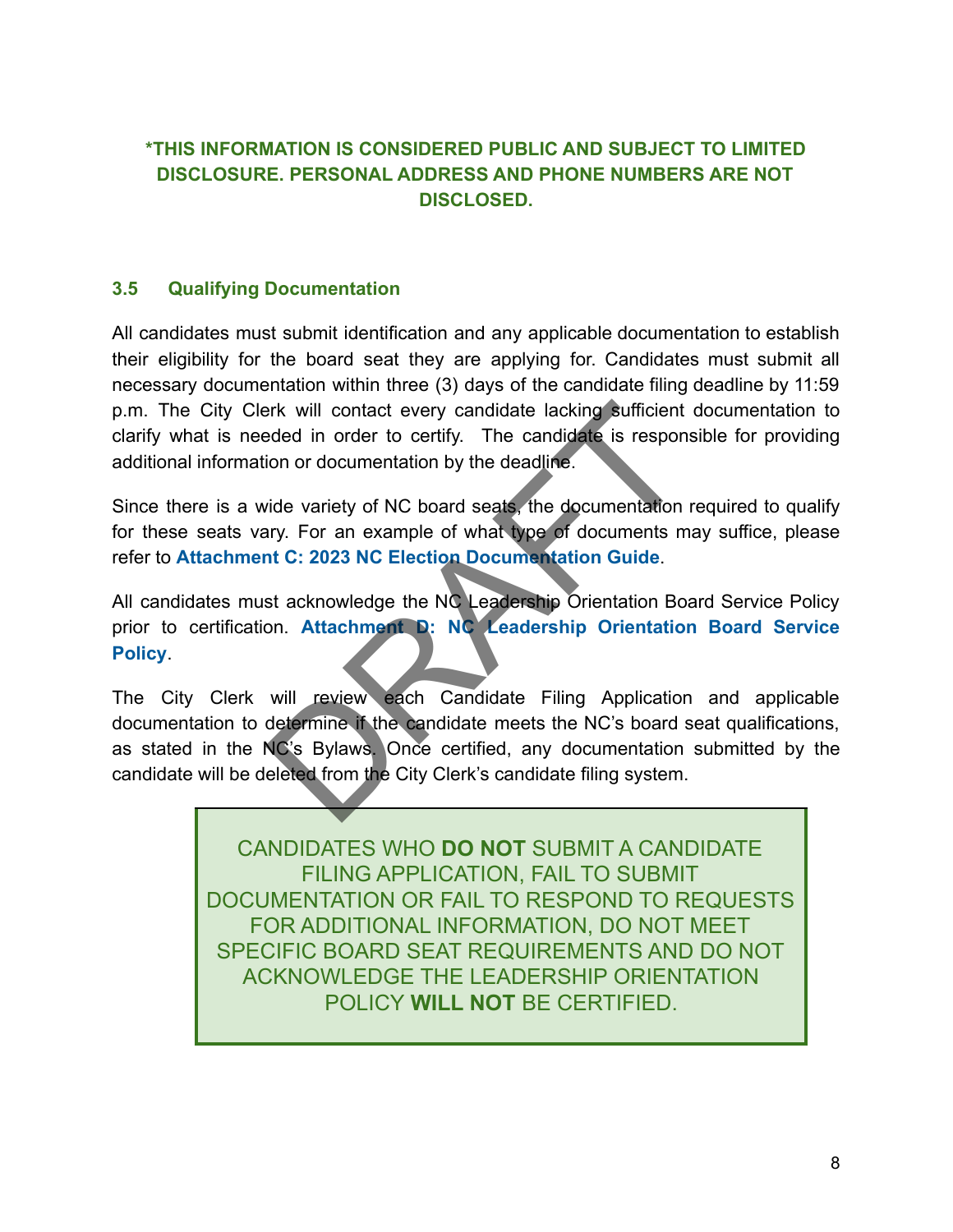### **3.6 The Neighborhood Council Candidate Filing Portal and Instructions**

Candidates who wish to complete a Candidate Filing Application online **must** create a profile in the NC Candidate Filing Portal. To create a profile, candidates can access the NC Candidate Filing Portal at <https://clerkappsele.lacity.org/NCElection> and complete the following steps:

- 1. Click on the 'Create New Account' button and enter the following information:
	- a. First and Last Name
	- b. Email Address
- 2. An email will be sent to the candidate confirming registration. Candidates must then create a password. The password must be at least eight (8) characters long and must include at least one (1) uppercase letter, one (1) lowercase letter, one (1) number, and one (1) punctuation character. Example: **Password8\$**.
- 3. Click 'Submit'.

Once the password has been confirmed, candidates will automatically be returned to the NC Candidate Filing Portal, where they can sign in with their email and password to begin the Candidate Filing Application. When creating a new user profile, it is strongly suggested that candidates write down their login information. Candidates can reset their password by using the *Forgot Password* link. In be sent to the candidate committing registration.<br>
a password. The password must be at least eight (<br>
ciclude at least one (1) uppercase letter, one (1) low<br>
and one (1) punctuation character. Example **Passwit**<br>
it'.<br>
I

City Clerk staff will be available throughout the candidate filing period, during regular City business hours, to assist candidates with their filing.

# **3.7 Candidate Statement and Photo**

Candidates will have the option of submitting a candidate statement and photograph, both of which will be posted on the City Clerk's website in random alpha order (the same order in which candidate names will appear on the ballot). Candidates may submit their optional statement and photograph up to fifty-eight (58) days before Election Day.

The NC Candidate Filing Portal allows candidates a maximum of 1,000 characters for a candidate statement.

#### **3.8 Write-In Candidates**

There will be no write-in candidates for the 2023 NC Elections.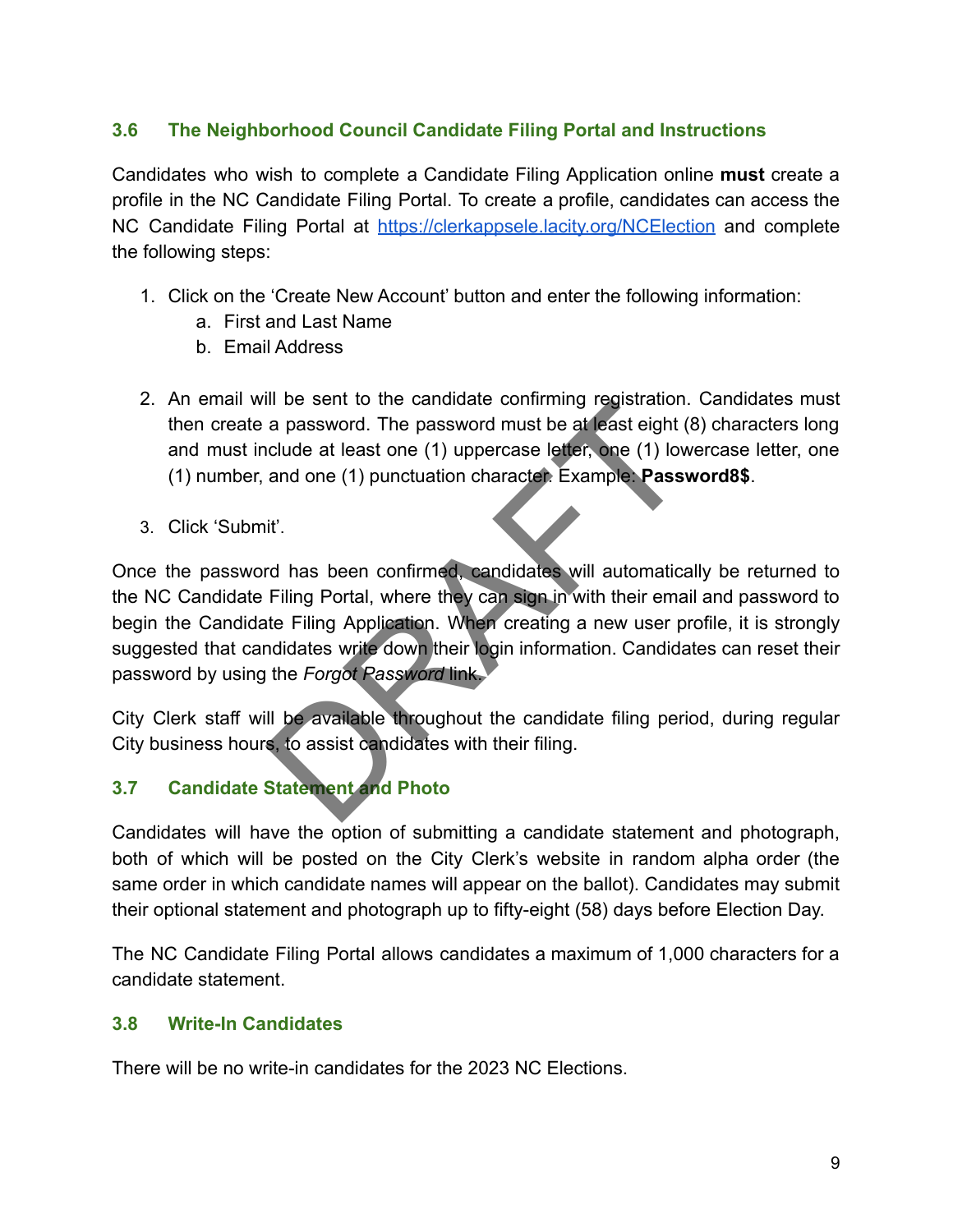#### **3.9 Running in Multiple Neighborhood Councils or for Multiple Board Seats**

Stakeholders may run as a candidate in multiple NCs as long as they meet each NC's board seat requirements. Within each NC, a NC's Bylaws dictate how many seats a candidate may run for. Most NCs limit candidates to one seat. However, some NCs allow candidates to run for more than one seat.

#### **3.10 Candidate Withdrawal**

Candidates who choose to withdraw their name from the ballot must do so no later than 65 days before Election Day, by clicking the *Withdraw* button in the Candidate Filing Portal. If a candidate filed a paper Candidate Filing Application, they must contact the City Clerk to withdraw their name from the ballot. If a candidate withdraws from a contest, but wishes to run for another seat, they must refile through the Candidate Filing Portal or on a paper Candidate Filing Application no later than 75 days before Election Day.

Once a candidate withdraws, the candidate's name, statement, and photo will be removed from the City Clerk's webpage. Candidates who wish to withdraw after the withdrawal deadline must notify their NC of their request as their name will remain on the ballot. In the event a candidate wins a seat but does not wish to serve, the NC will need to take action to vacate the seat, which then must be filled by the NC, in accordance with their Bylaws. This type of post-election withdrawal will not be processed by the City Clerk. If a candidate expresses their intent to withdraw after the withdrawal deadline but is elected to the seat, the candidate retains the right to be seated. draw their name from the ballot. If a candidate<br>s to run for another seat, they must reflie through th<br>er Candidate Filing Application no later than 75 da<br>e withdraws, the candidate's name, statement, a<br>City Clerk's webpag

#### **3.11 Certified List of Candidates**

The City Clerk will post the NC's Certified List of Candidates 60 days before Election Day. Candidate contact information, including a candidate's name, telephone number, and email address will be provided to EmpowerLA and their NC to notify candidates of any training, outreach, or candidate forum opportunities. NCs are prohibited from providing any candidate personal or contact information. A NC, if it so chooses, may ask candidates to participate in a Candidate Forum prior to Election Day. The City Clerk will not conduct or participate in any NC Candidate Forums.

#### **3.12 Candidate Guidelines**

All NC candidates will be provided with a set of guidelines: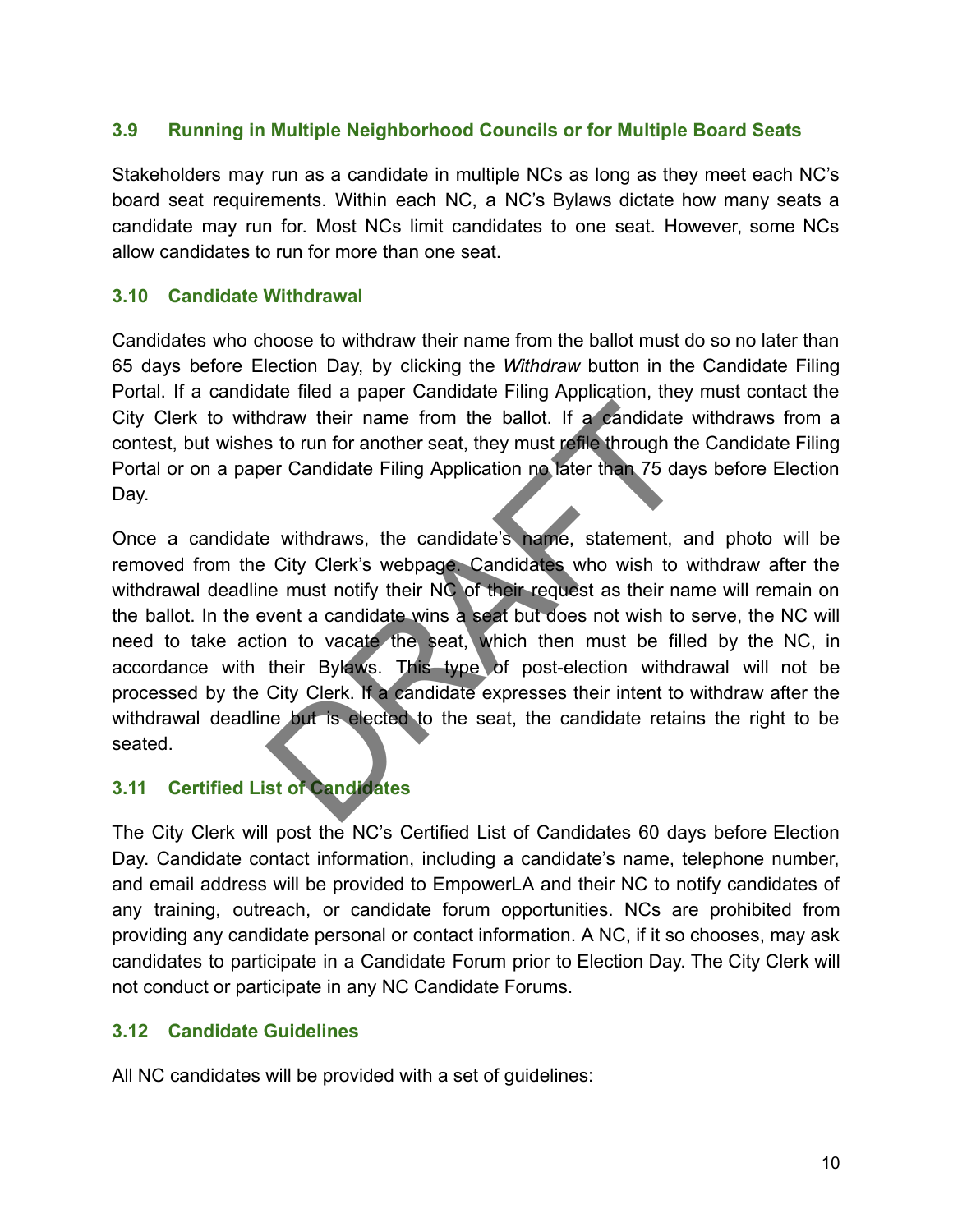- 1. Candidates must adhere to the guidelines prescribed in this Handbook and all other NC election policies and procedures established by the City Clerk and EmpowerLA.
- 2. Candidates may not use City buildings, equipment, supplies, funds, or other City resources for **campaigning** activities.
- 3. Candidates may not use the City of Los Angeles Seal (logo) or Letterhead, the EmpowerLA logo, the City Clerk logo, the NC logo, or any other official NC designation created by EmpowerLA in candidate photos or any candidate campaign material, which can include items such as hats, t-shirts, buttons, or signs.
- 4. Candidates may not receive endorsements from the governing NC board as a whole.
- 5. Candidates may receive endorsements from individual board members, acting as individual stakeholders.
- 6. Candidates may not post handbills on public property.
- 7. Candidates may run as a slate on the condition that all participating candidates provide written consent to the slate organizer agreeing to participate.
- 8. Candidates may not engage in electioneering within 100 feet of the polling place entrance on Election Day.
- 7. Candidates should report any violation of these rules to the City Clerk.
- 8. Candidates must immediately notify the City Clerk and NC if their qualifying stakeholder status changes prior to the election, which may result in disqualification from the board seat they are seeking. may not receive endorsements from the governir<br>may receive endorsements from individual board m<br>akeholders.<br>may not post handbills on public property.<br>may run as a slate on the condition that all partic<br>ten consent to the

A violation of these guidelines could result in disqualification of candidates per sections **3.14: The Candidate Challenge Period** and **3.15: Resolving Candidate Challenges**.

#### **3.13 Board Affirmation and Loss of Quorum**

In the event there are no candidates for a single NC board seat, that contest will be omitted from the Official Ballot.

In the event there are not enough candidates in a NC election or if there are no competitive contests (two or more candidates) for all board seats after the List of Certified Candidates has been released, the election for the given NC will be suspended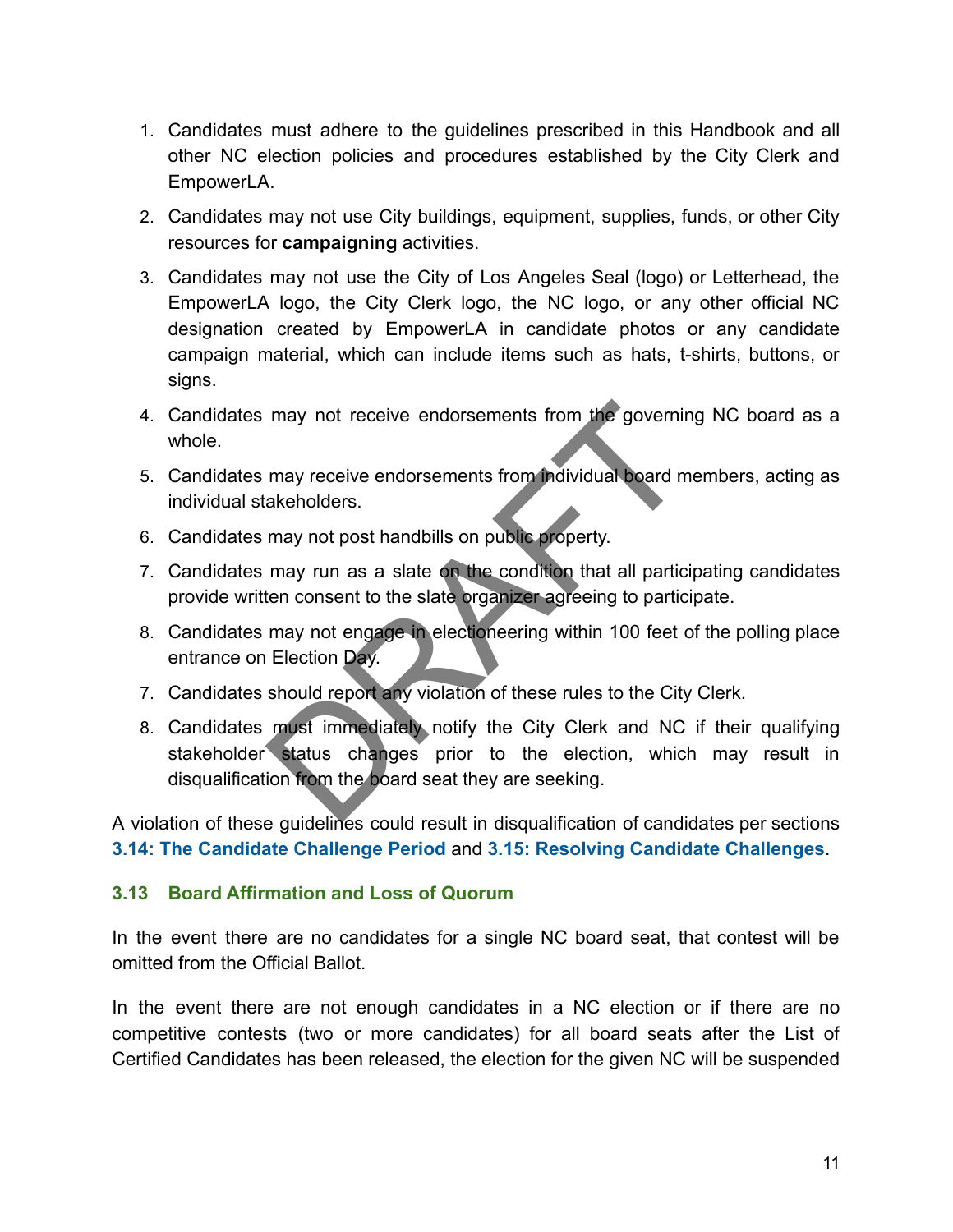and canceled. Any candidates that have been certified will be seated by EmpowerLA through the Department's prescribed Board Affirmation process.

If there are not enough candidates to meet a quorum of the board, EmpowerLA will use the Board of Neighborhood Commissioners' Loss of Quorum policy to seat a new board. For more information regarding this process, visit the EmpowerLA website at empowerla.org.

### **3.14 The Candidate Challenge Period**

A candidate's eligibility to run for and serve on a NC board can be challenged by any NC stakeholder.

In order to file a candidate challenge, a stakeholder must provide the following information to the City Clerk:

- 1. Name
- 2. Telephone Number
- 3. Email Address
- 4. A justification for the candidate challenge
- 5. Documentation supporting the challenge claim
	- a. Challenges filed without supporting documentation will not be accepted.

Please note that a challenger's name and justification for the candidate challenge is subject to public disclosure under the California Public Records Act (See **Section 11: Public Records Requests**). Supporting documentation is subject to limited disclosure. a candidate challenge, a stakeholder must prove<br>City Clerk:<br>Number<br>Sessen for the candidate challenge claim<br>disclosure under the challenge claim<br>a challenger's name and justification for the cand<br>disclosure under the Calif

Candidate challenges can be submitted approximately 120 days before Election Day. The final day to submit a candidate challenge is 69 days before Election Day. The City Clerk must receive all candidate challenges by this deadline. All candidate filing challenges must be resolved 65 days before Election Day. Candidate challenges will not be reviewed until the challenged candidate has been certified. Candidate challenges, as they pertain to their eligibility, will not be accepted after the Candidate Challenge Period ends. Any other challenges related to candidates must be filed after Election Day. Please review **Attachment B: 2023 NC Election Timeline** for exact dates.

Challenges must be submitted to the City Clerk online, in person, by mail, email, or fax at the following: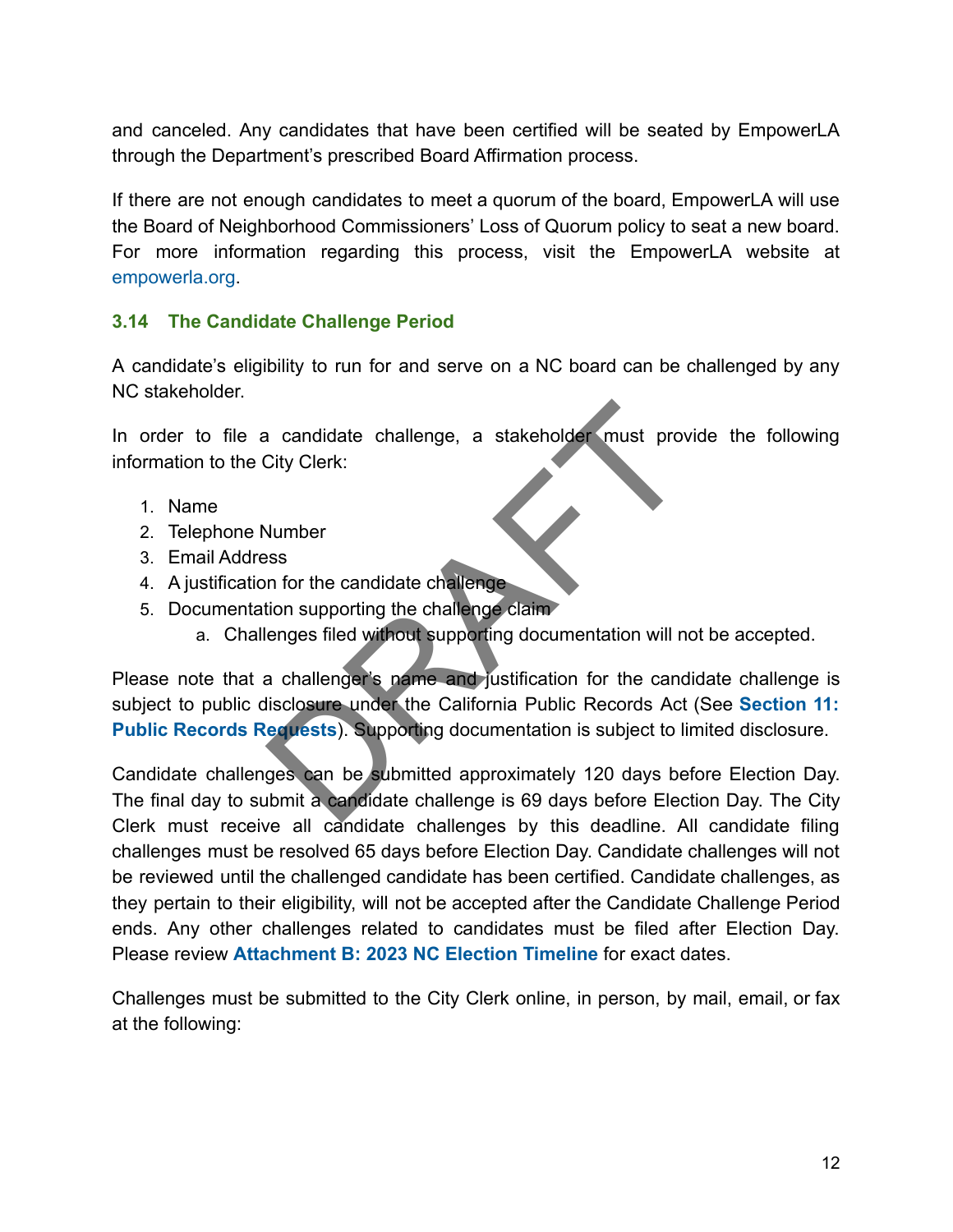Office of the City Clerk Election Division C. Erwin Piper Technical Center 555 Ramirez Street, Space 300 Los Angeles, CA 90012

Online Application: https://forms.gle/U5HddvYGeQgFn56Z8

Email: clerk.electionsnc@lacity.org

Fax: (213) 978-0376

### **3.15 Resolving Candidate Challenges**

The City Clerk will review all candidate challenge submissions that meet the criteria above. Once a determination is made concerning the candidate challenge, the City Clerk will notify the challenger and the candidate in question. If a candidate's certification is invalidated, and the document submission deadline (see **3.5 Qualifying Documentation**) has not passed, the candidate may provide additional documentation to support their eligibility claim. The challenger and the candidate in question.<br>
lidated, and the document submission deadline (s<br>
ans not passed, the candidate may provide addition<br>
jibility claim.<br>
rtification is invalidated and the candidate does not<br>
o

If a candidate's certification is invalidated and the candidate does not provide additional documentation supporting their candidacy, or the candidate filing deadline has already passed, the candidate will be disqualified.

The City Clerk will serve as the final decision maker for all administrative reviews concerning the NC candidate filing process.

# **4. NC POLLING PLACES**

# **4.1 NC Polling Place Preferences**

The City Clerk will be responsible for recruiting polling places for the 2023 NC Elections. Polling place locations will be selected according to the preferences listed in **Attachment G: 2023 Neighborhood Council Election Information Worksheet** to the extent possible. The 2023 Neighborhood Council Election Information Worksheet is provided to all NCs to select their preferred polling place location and hours. If a NC fails to submit this worksheet to the City Clerk, the City Clerk will use the polling place location from the 2019 NC Elections or recruit a new polling place. Polling Place locations will be posted on the City Clerk's website at least 30 days before Election Day.

#### **4.2 Polling Place Recruitment**

The City Clerk will consider the following criteria when recruiting a polling place:

1. Sufficient space to accommodate voter registration and voting;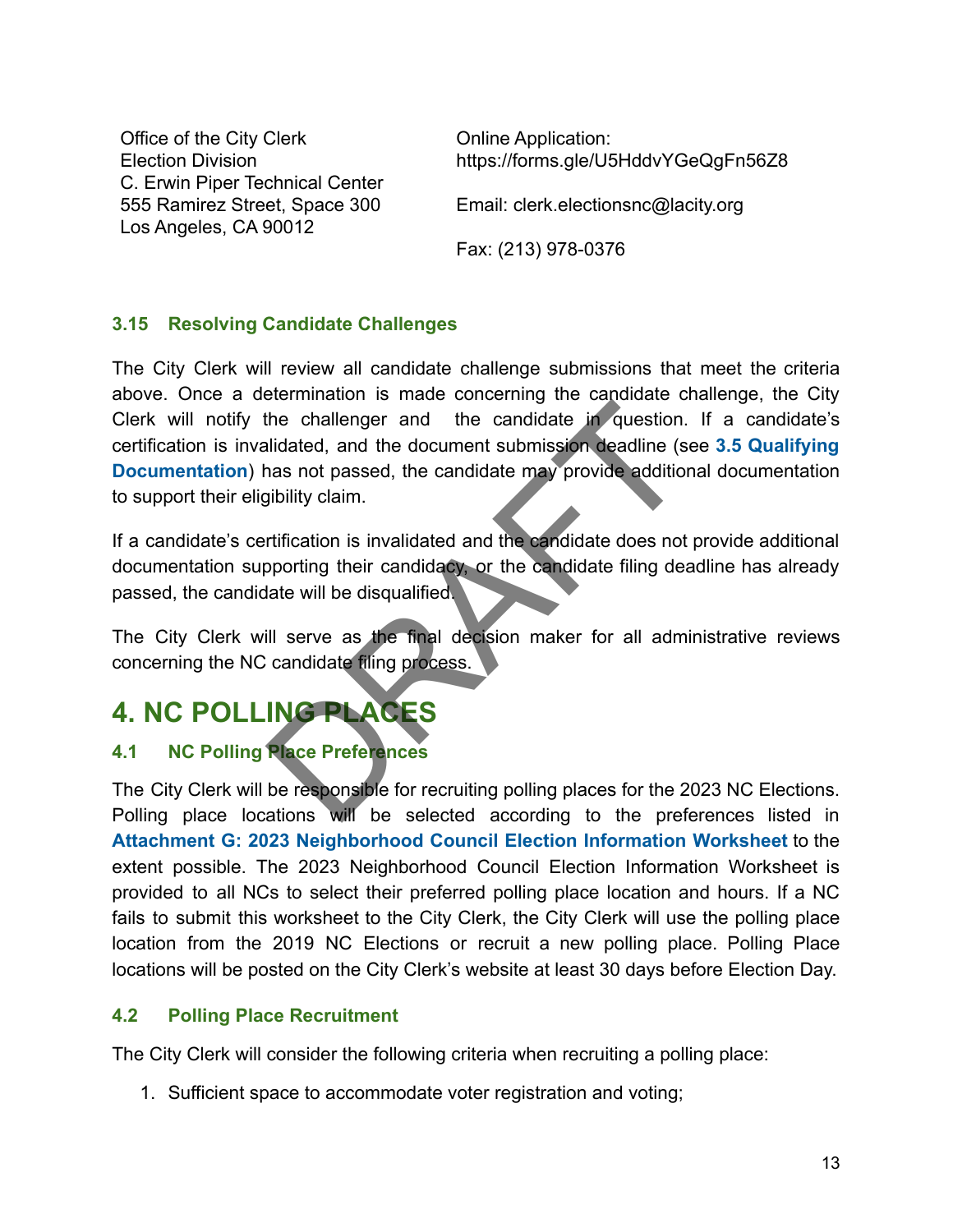- 2. Enclosed structure that complies with the Americans with Disability Act (ADA);
- 3. Sufficient parking for poll workers and voters;
- 4. Traffic ingress/egress, which will be evaluated based on the number of potential voters on Election Day;
- 5. Restroom access for poll workers;
- 6. Proximity to public transportation;
- 7. Available for the entire Election Day, at least two hours before and after the voting hours (approximately 10 hours);
- 8. Space available for curbside voting; and
- 9. Neutral location for stakeholders and candidates.

The City Clerk will use a survey to assess this information. Please see **Attachment H: 2023 Neighborhood Council Elections Polling Place Survey** for more information.

The City Clerk will give priority to locations listed in the 2023 Neighborhood Council Election Information Worksheet. If locations are not available or do not adhere to the polling place criteria above, the City Clerk will recruit an alternate location, including, but not limited to City-owned facilities. tion for stakeholders and candidates.<br>
use a survey to assess this information. Please se<br>
od Council Elections Polling Place Survey for mo<br>
Il give priority to locations listed in the 2023 Neig<br>
on Worksheet. If locations

Please note that there will be only one (1) polling place per NC election.

## **4.3 Polling Place Hours**

Polls will be open between four to six hours on Election Day, between 9:00 a.m. and 8:00 p.m., and will be based on NC preferences listed in their 2023 Neighborhood Council Election Information Worksheets. The City Clerk reserves the right to extend polling place hours on Election Day, if necessary, for voters who are still in line once the polls close. Voters who are still in line when the polls close on Election Day will be allowed to vote.

# **5. NC POLL WORKERS**

#### **5.1 NC Poll Worker Requirements**

The City of Los Angeles encourages all stakeholders to participate in the 2023 NC Elections. If you are interested in serving as a NC poll worker, you must meet the minimum requirements, which include: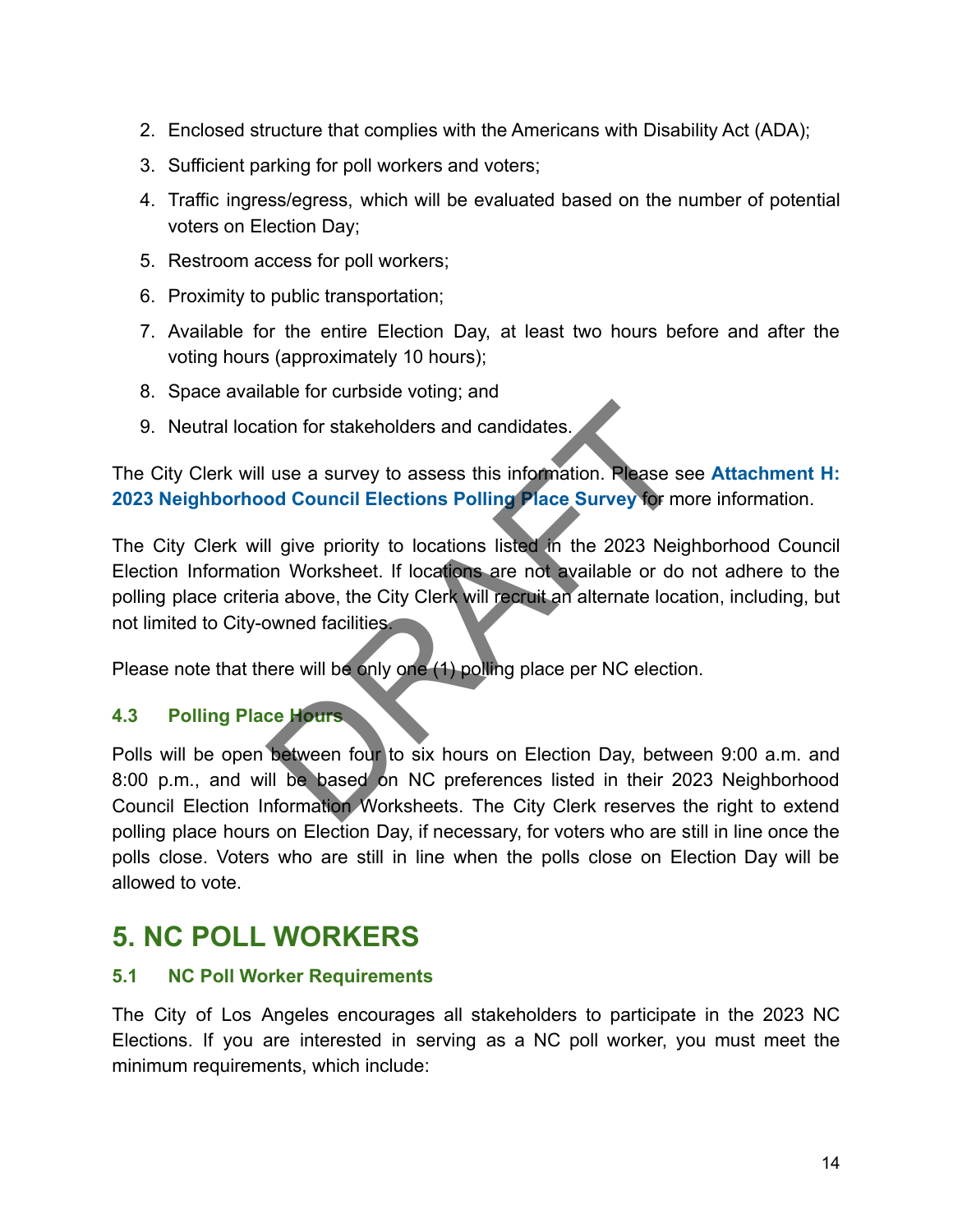- 1. 18 years of age or older by Election Day;
- 2. Speak, read, and write English (Bilingual skills are welcomed, but not mandatory);
- 3. Provide your own transportation to and from the polling place;
- 4. Not a candidate for that NC;
- 5. Complete a poll worker application (see **5.2 Poll Worker Application**);
- 6. Attend a mandatory poll worker training session;
- 7. Willing to work at a location assigned by the City Clerk; and
- 8. Willing to work the entire time the poll is open on Election Day.

#### **5.2 Poll Worker Application**

When completing a poll worker application, applicants must provide the following information: The entire time the politics open on Election Day.<br>
The Application<br>
a politic worker application, applicants must provide<br>
a formula provides.<br>
Sumber,<br>
Sumber,<br>
also indicate which NC Election Begion they would

- 1. Name;
- 2. Date of Birth (for age verification purposes);
- 3. Home or Mailing Address;
- 4. Email Address;
- 5. Telephone Number;
- 6. Select a training date and time; and
- 7. Sign and date.

Applicants must also indicate which NC Election Region they would prefer to work in and if they are currently participating in a NC, either as a Board Member, candidate, or volunteer. Applicants may list any additional languages they speak, read, or write to provide assistance at the polls.

Applications must be submitted to the City Clerk no later than 30 days prior to a NC Election. Applicants will be contacted by the City Clerk, starting in early 2023. If hired, poll workers must complete an Employment Eligibility Verification form (Form I-9) and a timecard.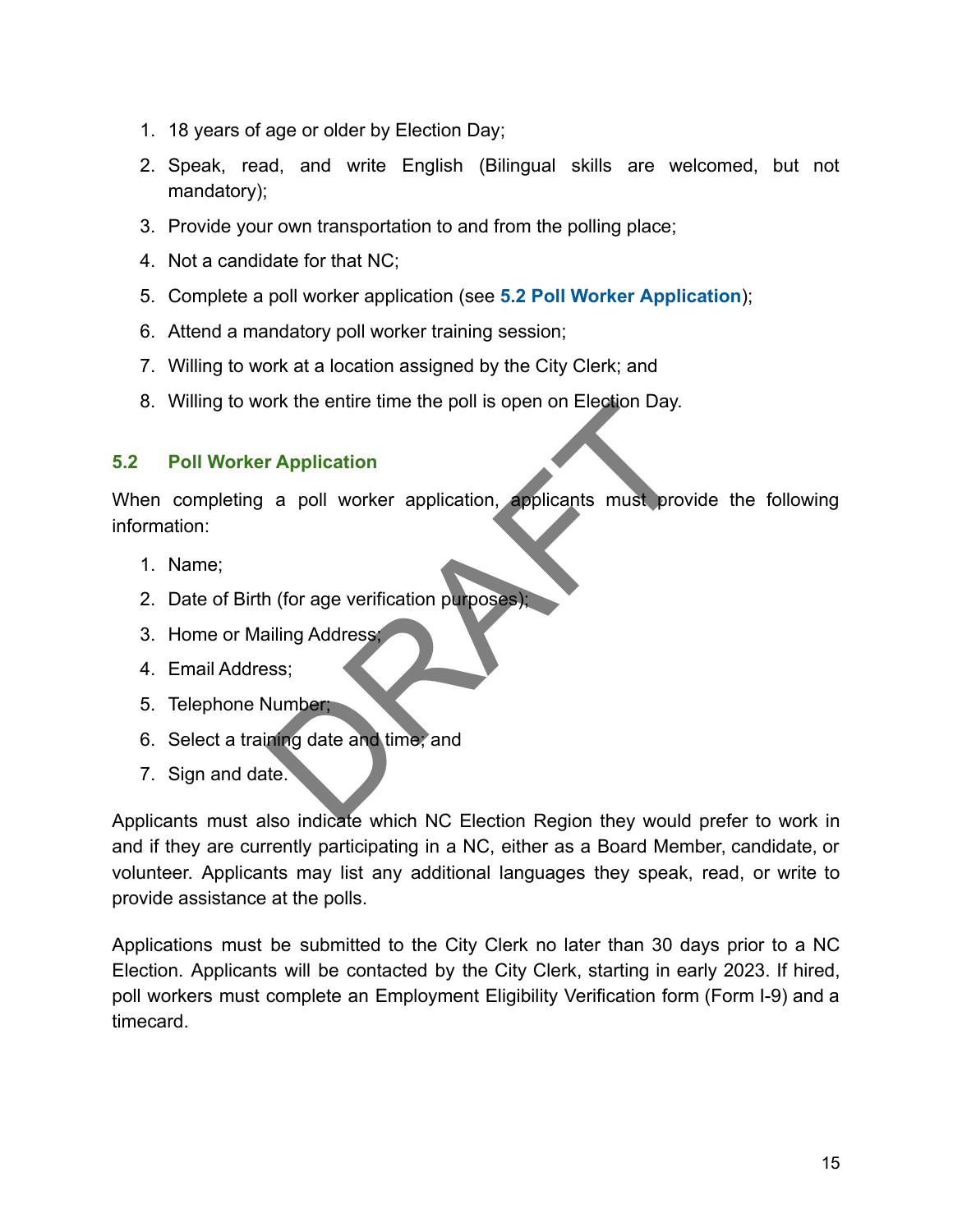Please note that poll worker information may be subject to disclosure under the California Public Records Act. Please see **Section 11: Public Records Requests** below for more information.

#### **5.3 Poll Worker Assignments and Pay**

Approximately 50 poll workers are needed per Election Region. Poll workers may request to work at a specific NC election, although assignments will primarily be based upon operational needs determined by the City Clerk.

When assigning poll workers, the City Clerk will consider a variety of factors including, but not limited to the number of candidates, previous and expected voter turnout, election complexity (number of ballot varieties and stakeholder eligibility requirements), and language needs.

In general, City Clerk staff will serve as Poll Managers on Election Day and will provide each poll worker with their Election Day position. More details on poll worker positions and responsibilities can be found in **Attachment I**: **2023 NC Poll Worker Handbook**, which will be provided to all NC poll workers. All poll workers will receive a \$105 stipend for their service on Election Day. Training<br>
It conduct regional politicials and stakeholder eligibits.<br>
Their Election Day position. More details on po<br>
Secan be found in Attachment 1: 2023 NC Political<br>
It conduct of all NC politicials can serve as politi

#### **5.4 Poll Worker Restrictions**

Neither candidates nor their families can serve as poll workers in the candidate's NC. However, they will be allowed to serve as poll workers for any other NC.

#### **5.5 NC Poll Worker Training**

The City Clerk will conduct regional poll worker training approximately six (6) weeks before Election Day. The City Clerk will notify poll workers of their training date and location. Individuals who attend training will be given priority placement when selecting poll workers to serve on Election Day.

All poll workers will receive general training from the City Clerk, which will provide instruction on general election procedures. Poll workers will then be provided instructions specific to their assigned NC, including details on stakeholder verification, election complexity, and any other details pertinent to their assignment.

The City Clerk may provide poll workers additional election information leading up to and including Election Day.

Please note that poll workers will not be paid for attending training.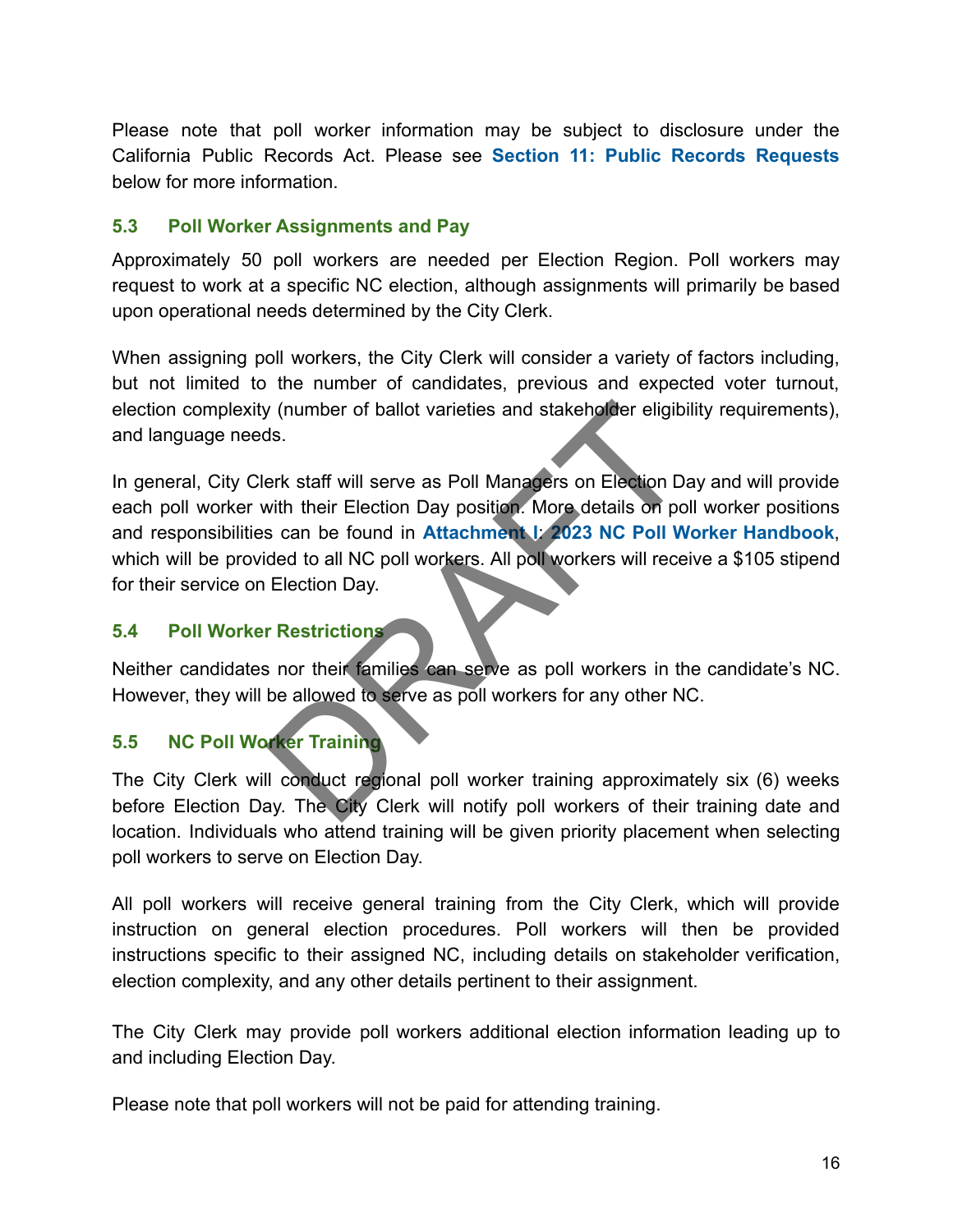# **6. VOTING ELIGIBILITY**

## **6.1 Stakeholder Voting Eligibility**

Those that meet the stakeholder criteria per section **1.6 Stakeholders** and the criteria set forth in individual NC Bylaws, will be eligible to vote in NC elections.

## **6.2 Voting Age**

In order to cast a ballot in the election, a voter must meet the voting age requirements set forth in each NC's Bylaws.

# **6.3 Self-Affirmation and Documentation Requirements**

There are two stakeholder verification methods used in NC Elections: Self-Affirmation and Documentation-Required.

NCs that select a Self-Affirmation verification method require voters to affirm, under penalty of perjury, that they are eligible to vote in the NC's election. The voter will not be required to submit documentation to support this claim.

NCs that select a Documentation-Required verification method require voters to submit identification and documentation to corroborate their eligibility claim. Stakeholders who wish to participate in Documentation-Required NC elections may refer to **Attachment C: 2023 NC Election Documentation Guide** for more information. ation and Documentation Requirements<br>
keholder verification methods used in NC Election<br>
n-Required.<br>
LSelf-Affirmation verification method require voter<br>
that they are eligible to vote in the NC's election. The<br>
documenta

# **6.4 Voting in Multiple Neighborhood Councils**

Stakeholders may be eligible to vote in multiple NCs provided they meet each NC's voter requirements. Stakeholders may submit only one Stakeholder Registration Form (if voting in-person) or Vote-By-Mail (VBM) Application (if voting by mail) per NC.

## **6.5 The Stakeholder Registration Form**

Any stakeholder who wishes to vote must complete a Stakeholder Registration Form or VBM application provided by the City Clerk and meet the stakeholder verification requirements determined by NC Bylaws and the City Clerk. The City Clerk will use this form to determine the voter's eligibility and which ballot(s) to issue to the voter. There will be no pre-registration process for the 2023 NC Elections.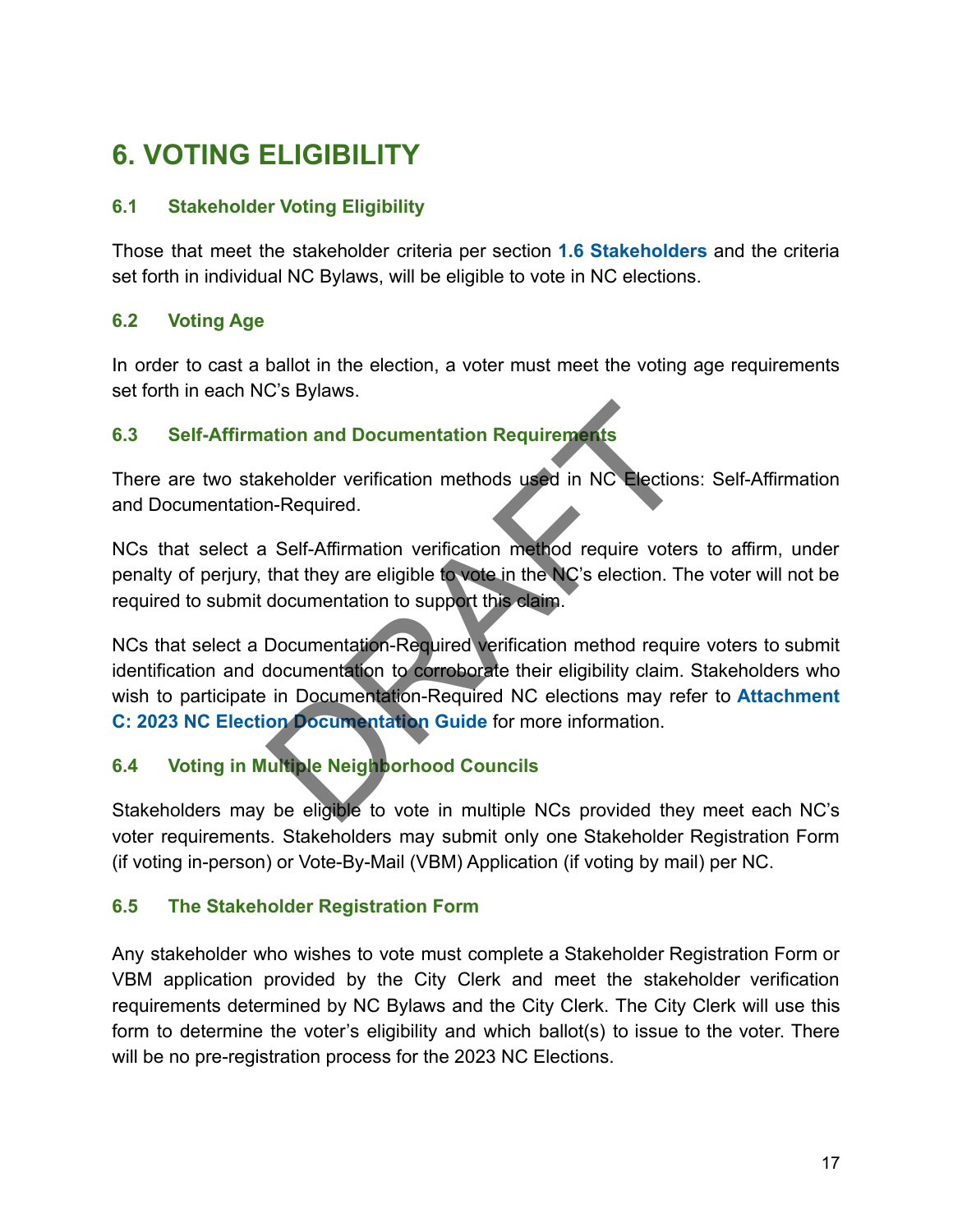A voter's information on the Stakeholder Registration Form or VBM Application is subject to limited disclosure under the California Public Records Act. Please see **Section 11: Public Records Requests** below for more information.

# **7. VOTE-BY-MAIL OPERATIONS**

### **7.1 Vote-By-Mail Application**

Stakeholders interested in voting by mail must complete a VBM application through an online portal or a paper application. The City Clerk will use this form to determine the voter's eligibility and which ballot(s) to issue to the voter.

When completing a VBM application, stakeholders must provide the following information:

- 1. Neighborhood Council Name;
- 2. First, Middle, and Last Name;
- 3. Stakeholder Type (Live, Work, Own Property, or Community Interest);
- 4. Qualifying information used to determine Stakeholder Type (Live, Work, Own Property, or Community Interest);
- 5. Date of Birth;
- 6. Mailing Address;
- 7. If documentation is required, documentation must be provided proving stakeholder status (See **Attachment C: 2023 NC Election Documentation Guide**); a VBM application, stakeholders must provided and Council Name;<br>
See, and Last Name;<br>
Type (Live, Work, Own Property, or Community Internation used to determine Stakeholder Type<br>
Community Interest);<br>
Tress;<br>
tation is req
- 8. If submitting a paper application, a candidate must also provide their signature along with any required documentation, if applicable.

A voter's information on the VBM application is subject to limited disclosure under the California Public Records Act. Please see **Section 11: Public Records Requests** below for more information.

Stakeholders who do not submit a VBM application, fail to submit documentation (if applicable) or fail to respond to requests for additional information before the deadline, or who do not meet specific voter requirements will not receive a ballot.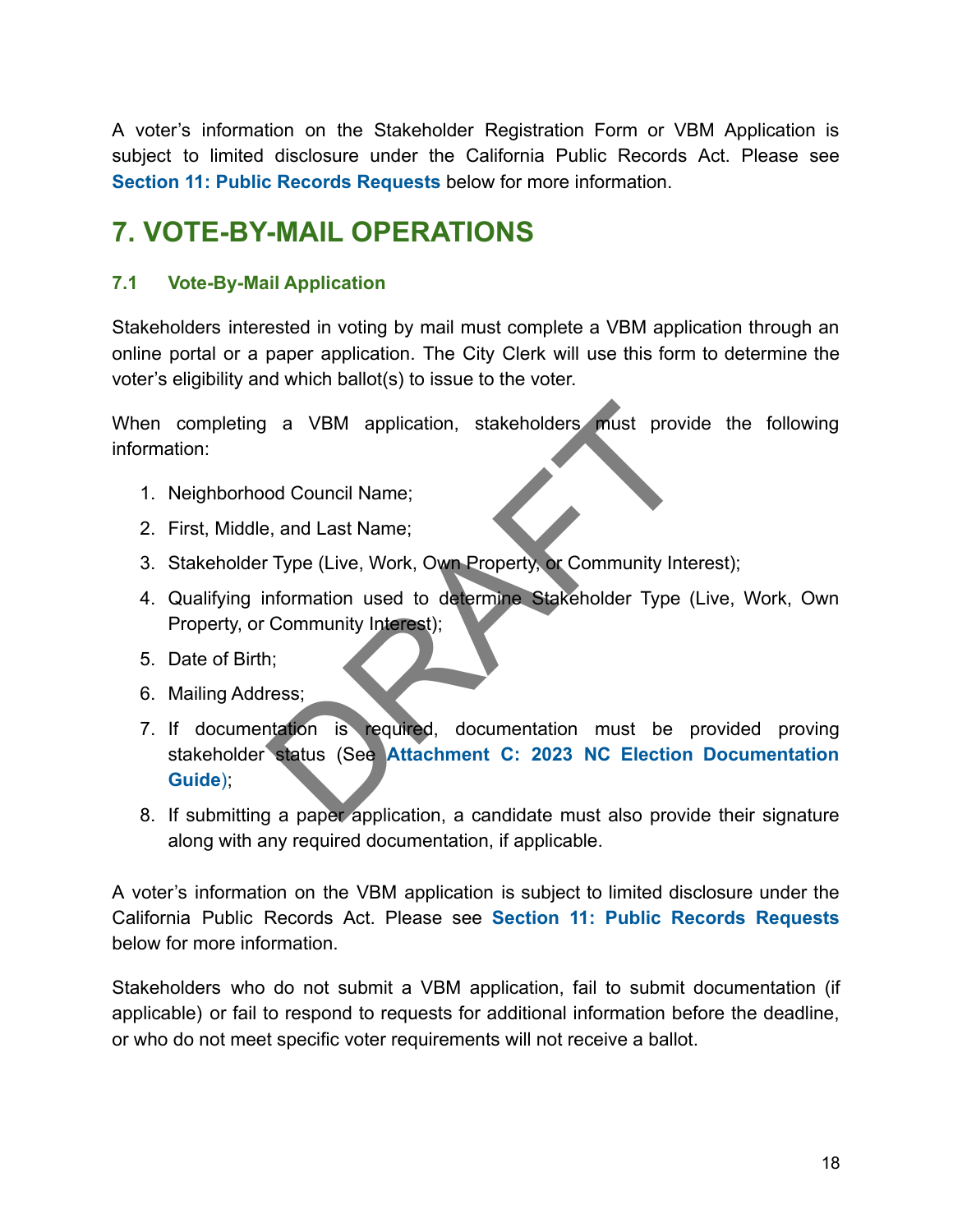#### **7.2 Vote-By-Mail Period**

The VBM application period will begin 60 days before Election Day. All VBM applications must be received 19 days prior to Election Day by 11:59 p.m., Pacific Standard Time.

Ballot(s) will be mailed to the voter beginning 35 days before Election Day. Voters will be provided with a postage-paid envelope to return voted ballots. Please review **Attachment B: 2023 NC Election Timeline** for exact dates.

#### **7.3 Neighborhood Council Vote-By-Mail Application Portal**

Stakeholders who wish to complete a VBM application online must first create a profile in the NC VBM Application Portal. To create a profile, stakeholders can access the NC VBM Application Portal on the City Clerk website and complete the following steps:

- 1. Click on the 'Create New Account' button and enter the following information:
	- a. First and Last Name
	- b. Email Address
- 2. An email will be sent to the stakeholders confirming registration. Stakeholders will create a password. The password must be at least eight (8) characters long and must include at least one (1) uppercase letter, one (1) lowercase letter, one (1) number, and one (1) punctuation character. Example: **Password8\$**. wish to complete a VBM application online must film<br>plication Portal. To create a profile, stakeholders cortal on the City Clerk website and complete the foll<br>Create New Account' button and enter the followine<br>and Last Nam
- 3. Click 'Submit'.

Once the password has been confirmed, stakeholders will automatically be returned to the NC VBM Application Portal, where they can sign in with their email and password to begin the VBM Application. When creating a new user profile, it is strongly suggested that stakeholders write down their login information. Voters can reset their password by using the *Forgot Password* link.

Stakeholders will be able to track the status of their application and ballot in the NC VBM Application Portal.

City Clerk staff will be available throughout the VBM application period, during regular City business hours, to assist stakeholders with their filing.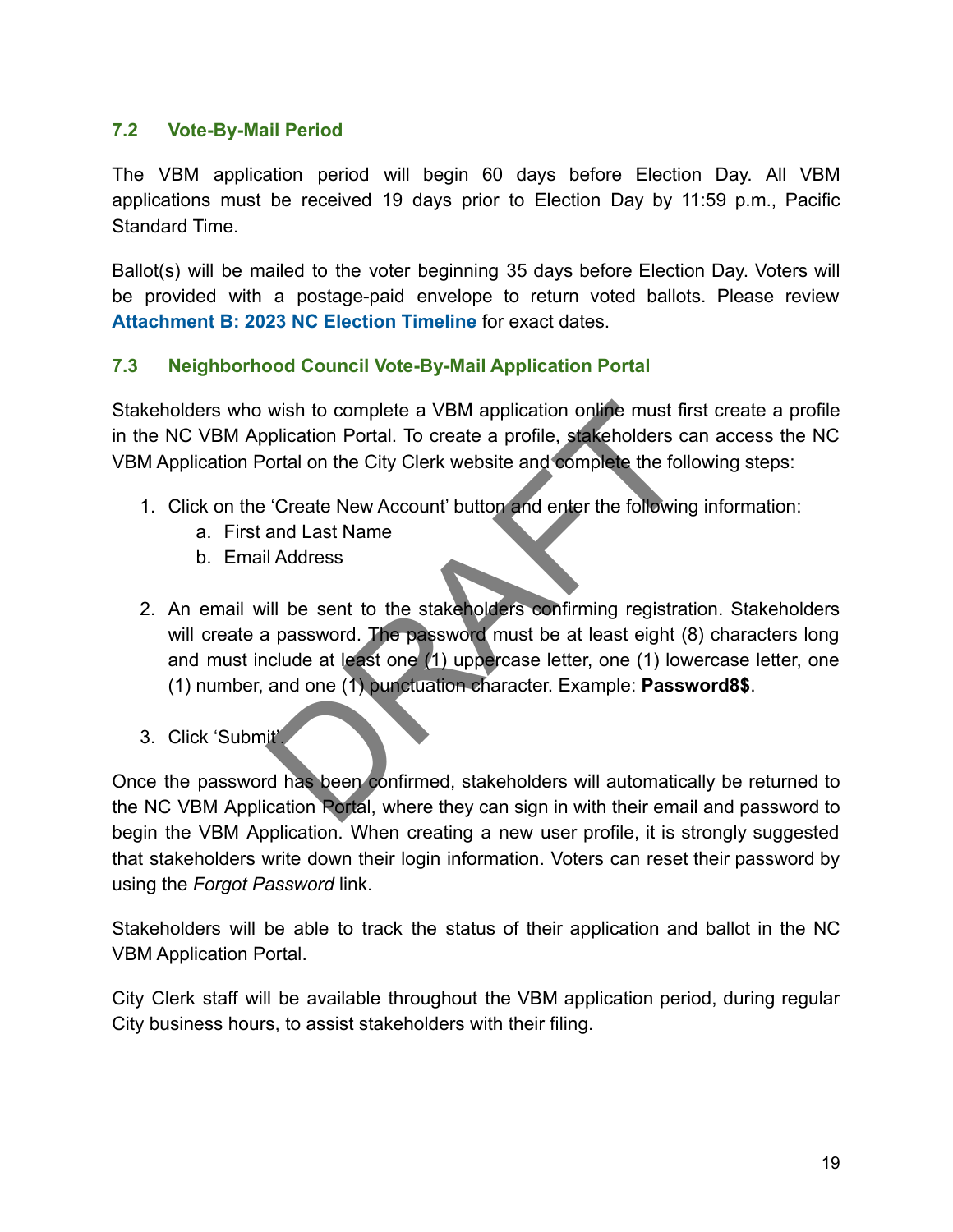### **7.4 Completing a Vote-By-Mail Paper Application**

Stakeholders may also submit a paper VBM application to receive a NC ballot. City Clerk staff will enter the information included in the paper application into the NC VBM Application Portal for processing. Paper applications may be submitted by mail, email, or fax at the following:

Office of the City Clerk Election Division C. Erwin Piper Technical Center 555 Ramirez Street, Space 300 Los Angeles, CA 90012

Email: [clerk.electionvbm@lacity.org](mailto:clerk.electionvbm@lacity.org)

Fax: (213) 978-0376

NOTE: An authorized agent may return paper applications on behalf of the voter. Voters must complete the "Authorized Agent" portion of the application.

#### **7.5 Replacement Ballots**

In the event that a stakeholder does not receive a ballot, makes an error while voting the ballot, or receives the wrong ballot, the stakeholder must contact the City Clerk to request a replacement ballot before the VBM application deadline. Once a ballot is reissued, the original ballot is voided. Invbm@lacity.org<br>
The sed agent may return paper applications on behalf of<br>
"Authorized Agent" portion of the application.<br>
The application.<br>
The stakeholder does not receive a ballot, makes an<br>
tives the wrong ballot, the

#### **7.6 Ballot Drop Boxes**

Ballot drop boxes will be located within each NC to accommodate voters who are unable to mail their ballot. Ballot drop box locations and dates will be posted on the City Clerk's website at least 30 days prior to Election Day. All ballots must be dropped off by Election Day to be counted.

NOTE: Voters may designate an authorized agent to return ballots on their behalf. Voters must complete the "Authorized Agent" portion of the ballot return envelope.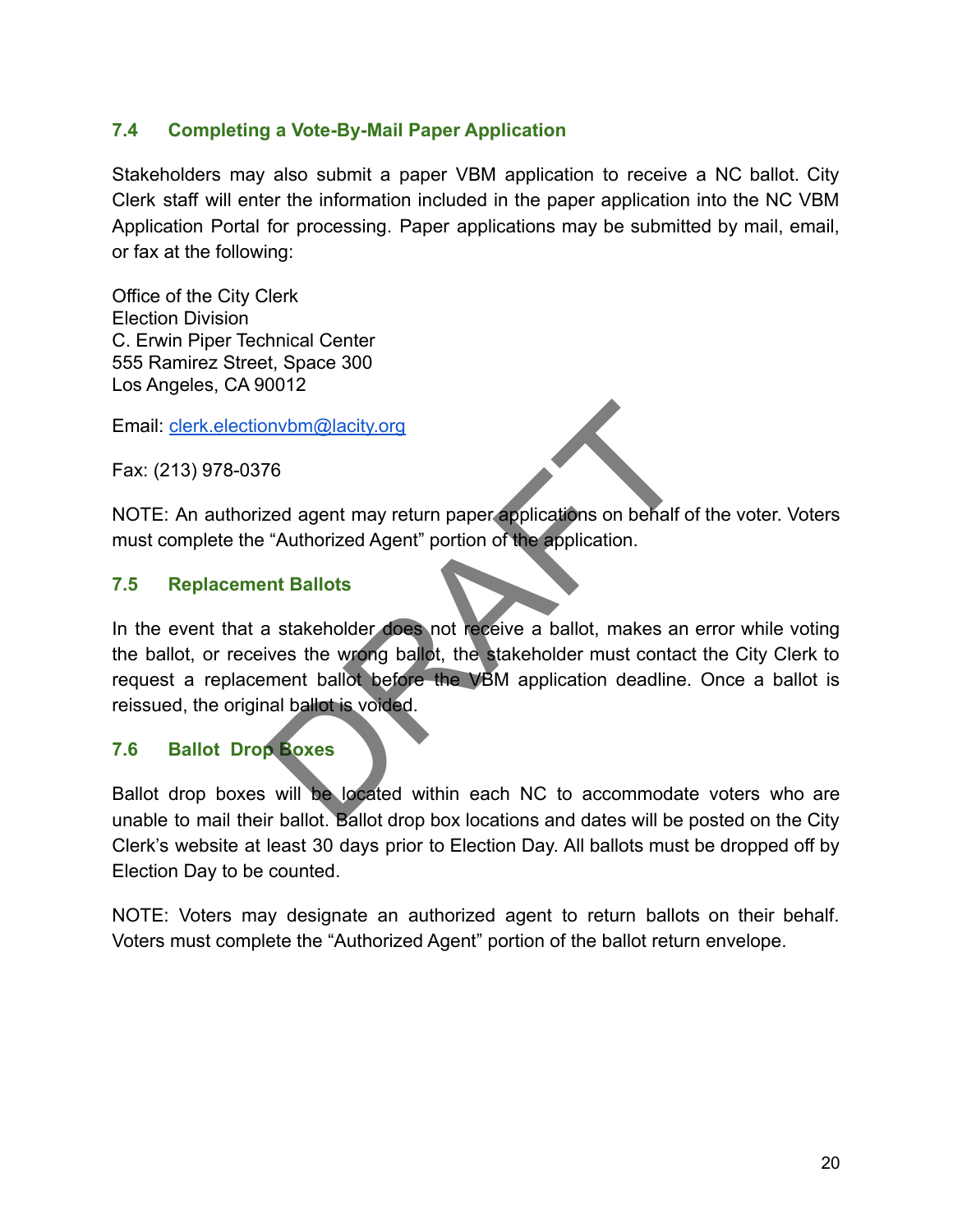# **8. ELECTION DAY OPERATIONS**

### **8.1 2023 NC Election Poll Worker Handbook**

This section will provide a general overview of NC Election Day operations. For additional information, please refer to **Attachment I: 2023 NC Poll Worker Handbook**. This handbook will serve as the training guide for all poll workers and as a primary source of Election Day policies and procedures.

#### **8.2 Election Day Staff**

City Clerk staff will serve as Poll Managers for each NC election. The Poll Manager supervises polling place operations and staff, including the following poll worker positions: Il serve as Poll Managers for each NC election.<br>
I place operations and staff, including the follow<br>
poll worker who greets voters and assists with mana<br>
n Clerk: A poll worker who registers voters accord<br>
is set forth in

- 1. **Greeter**: A poll worker who greets voters and assists with managing the queue of voters.
- 2. **Registration Clerk**: A poll worker who registers voters according to the eligibility requirements set forth in each NC's Bylaws, and
- 3. **VBM Clerk**: A poll worker who checks the voter registration against the VBM roster.
- 4. **Ballot Clerk**: A poll worker who issues ballots to voters.
- 5. **Provisional Clerk**: A poll worker who processes voters who have to cast a provisional ballot.
- 6. **Ballot Box Clerk**: A poll worker who ensures that all voted ballots are cast into the ballot box.

#### **8.3 Polling Place Supplies**

The City Clerk will provide all polling place supplies for each NC election. These supplies will include, but are not limited to:

- 1. Inside and outside signage (e.g., Directional arrows, "No Electioneering" signs, etc.)
- 2. Informational kiosks
- 3. Candidate Statement and Photo Binders
- 4. Stationary supplies (e.g., pencils, paper clips, etc.)
- 5. Voting booths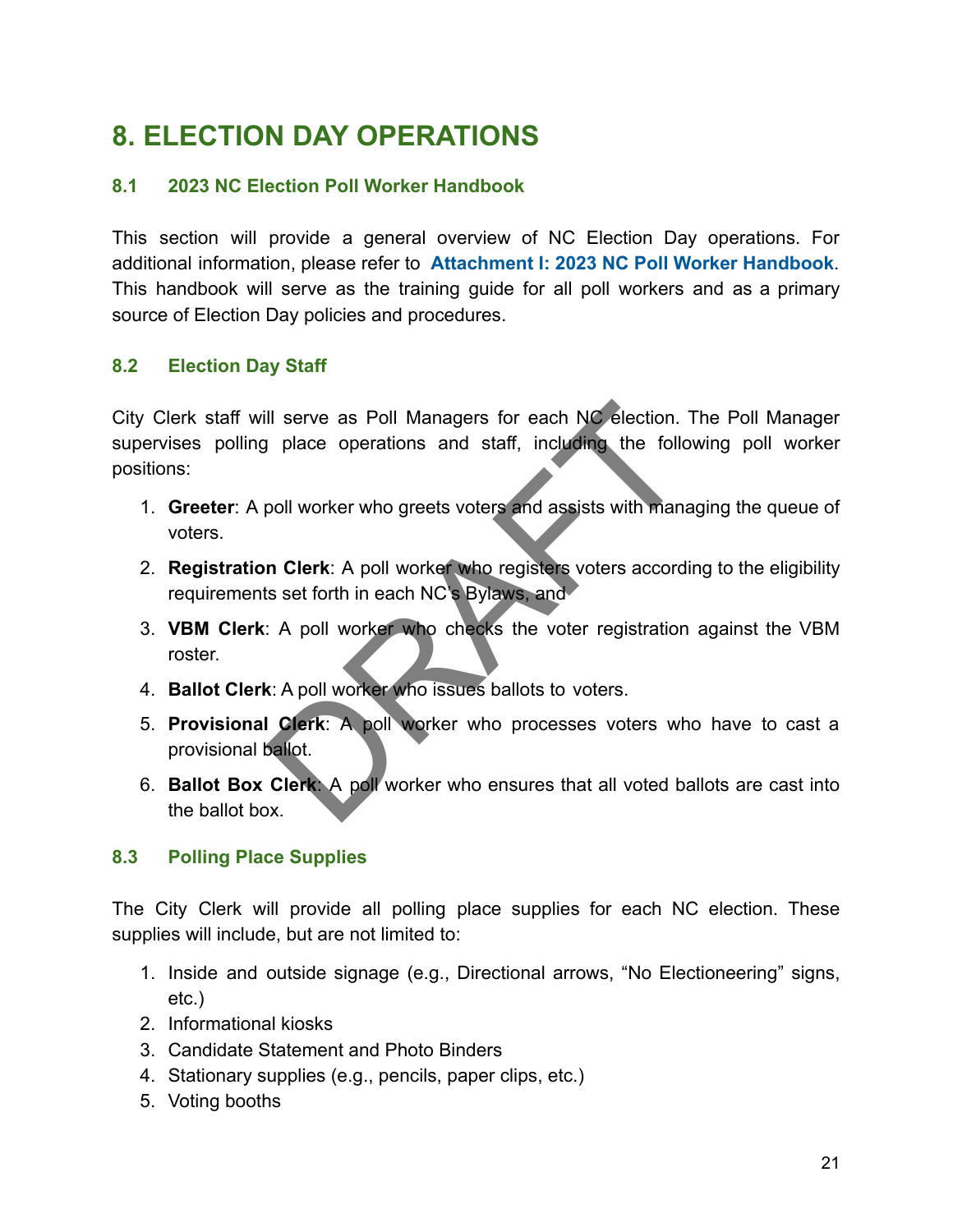- 6. Stakeholder Registration Forms
- 7. Ballots and ballot box
- 8. Provisional and curbside voting supplies
- 9. Crowd control barriers (if necessary)
- 10.Tables and chairs

#### **8.4 Official Ballots**

The City Clerk will conduct a random alphabetical drawing to determine in which order candidate names will appear on the ballot for all NC elections.

The City Clerk will be responsible for developing and printing the official ballots for all NC elections. The variety of ballot styles will be based on NC Bylaws and the number produced for Election Day will be based on previous election turnout and the number of candidates on the ballot. The City Clerk will also consult with DONE and NCs when determining how many ballots to provide at the polls on Election Day. The vector pair of the city of the city of the city of ballot styles will be based on NC Bylaw<br>
ballot. The City Clerk will also consult with DON<br>
hany ballots to provide at the polls on Election Day.<br> **Drawing**<br> **Drawing** 

#### **8.5 Provisional Voting**

Provisional voting entitles any voter who claims a stake in a NC an opportunity to vote even though their eligibility to vote cannot be immediately determined at the polling place. The content of a Provisional Ballot will be the same as a regular ballot, but it must be cast "provisionally" until the City Clerk can verify the voter's eligibility.

Voters who were mailed a VBM ballot and wish to vote at a polling place must vote provisionally to prevent double voting. The vote will be included in the tally once it is confirmed the VBM ballot was not received by the City Clerk.

When voting provisionally, the voter must complete a Provisional Ballot Envelope to be issued a Provisional Ballot. The voted Provisional Ballot must be placed into the issued envelope, which is signed and sealed before placing it into the Ballot Box.

Provisional voters will have three business days after Election Day to submit any information necessary for the City Clerk to determine their eligibility to vote and count their ballot.

#### **8.6 Curbside Voting**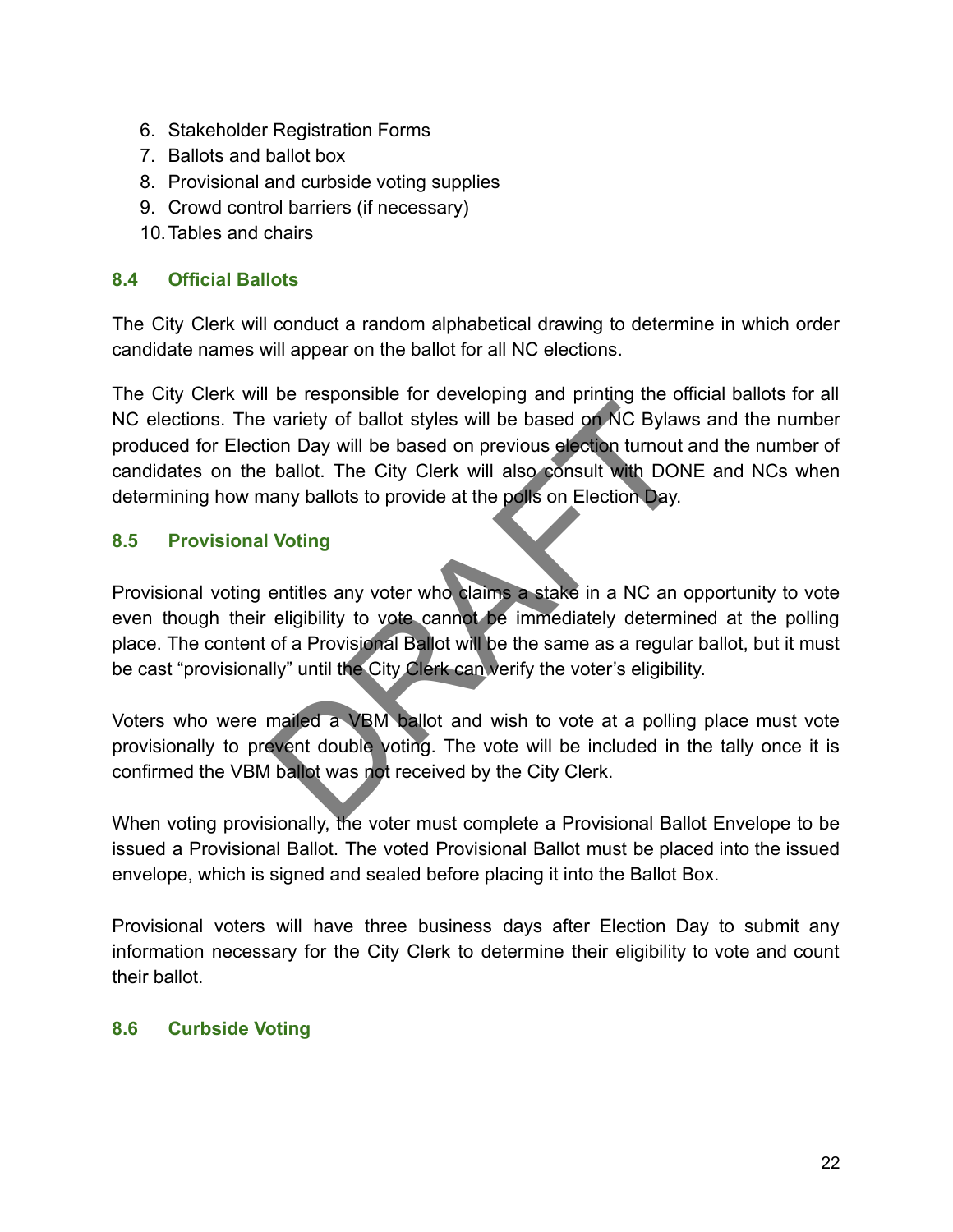Curbside voting will only be made available to voters with disabilities who are unable to access the polling place. Poll workers will be available to assist Curbside Voters with the voter registration process and ensure that their ballots are properly cast.

### **8.7 Electioneering**

Electioneering is strictly prohibited at the polling place on Election Day. Individuals, candidates, organizations, or other entities cannot solicit a vote, or speak to a voter, poll worker, media representative, observer, or other person in the polling place on the subject of marking their ballot on Election Day within 100 feet of the polling place location. This includes the audible dissemination of information that advocates for or against a candidate on the ballot.

Vehicles that have a banner or placard soliciting or recommending a vote are prohibited within 100 feet of the polling place location. When the 100 feet boundary falls in a street or a hazardous area, the boundary may be extended just beyond the street or hazardous area. e on the ballot.<br>
a banner or placard soliciting or recommending a v<br>
the polling place location. When the 100 feet boundarea, the boundary may be extended just beyon<br>
area, the boundary may be extended just beyon<br>
premise

Loitering on the premises while the polling place is open is prohibited and will be considered electioneering by the City Clerk. Electioneering is further defined as inclusive of, but not limited to, any of the following:

- 1. A display of a candidate's name, campaign slogan, or logo;
- 2. Buttons, hats, pencils, pens, shirts, signs, or stickers containing electioneering information; or
- 3. A sign relating to a stakeholder's eligibility to vote or speaking to a voter on the subject of the eligibility to vote.

Violation of these electioneering guidelines may result in an election challenge, as described in the Election Challenge portions of **Section 9: Election Results**. Any questions concerning electioneering on Election Day should be directed to the Poll Manager.

#### **8.8 Exit Polls and Surveys**

Individuals, news media, or other organizations wishing to conduct a survey, exit poll, or other survey of voters on Election Day are permitted to do so under the following conditions: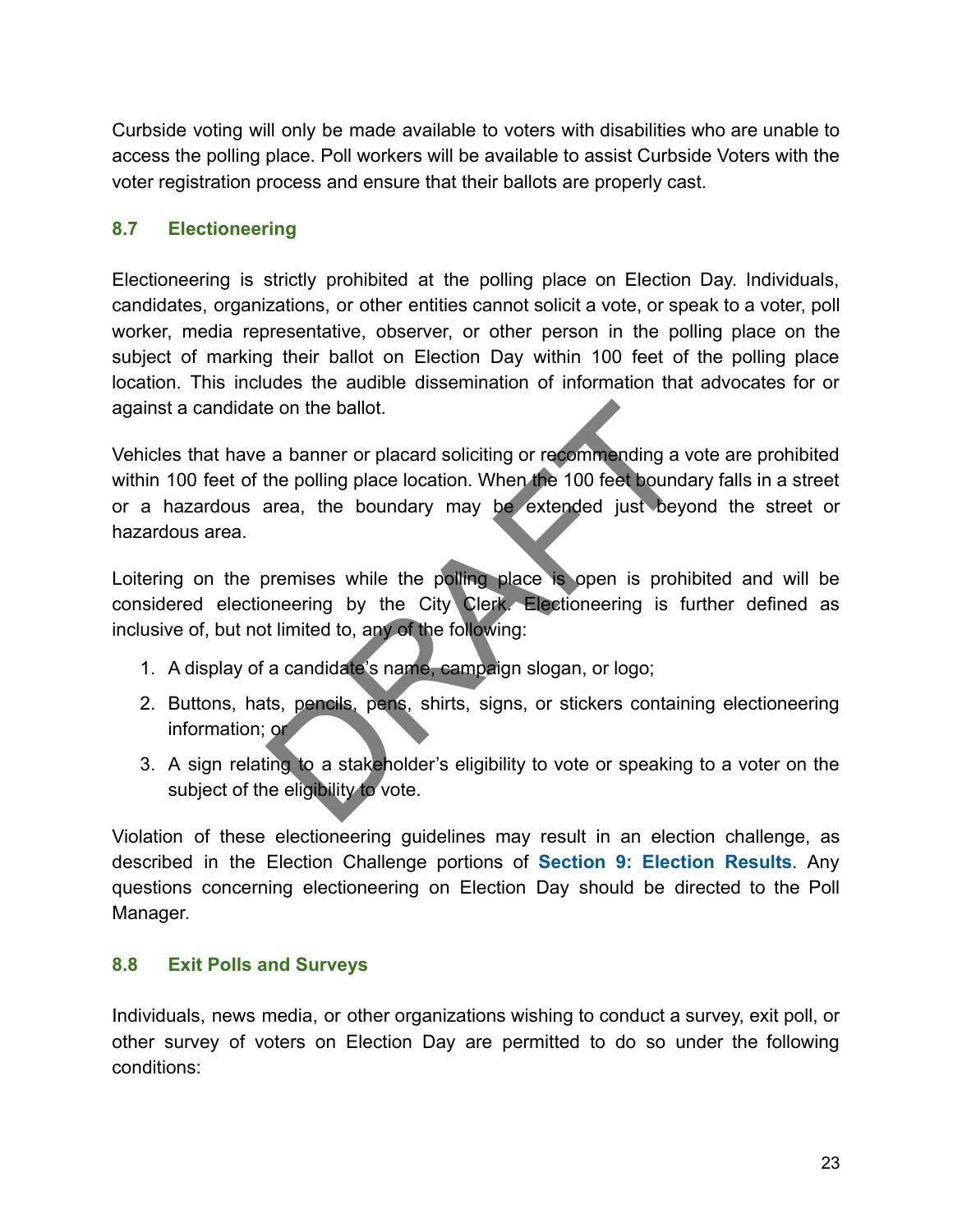- 1. Any person or group conducting surveys, exit polls, or other survey of voters are required to sign in with the polling place staff and adhere to the Poll Manager's instructions concerning polling place operations;
- 2. Surveys and exit polling will be permitted as long as it does not interfere with the voting process. Any person or group conducting surveys, exit polls, or other survey of voters are advised to remain at least 25 feet from the entrance of the polling place;
- 3. Candidates are prohibited from participating and conducting surveys, exit polls, or other surveys of voters on Election Day.

#### **8.9 Media and Observers**

Observers and media representatives are permitted to observe polling place operations on Election Day provided they do not attempt to interfere with voting or vote processing procedures. Observers must sign in with the Poll Manager, receive a badge, and adhere to the Observer Guidelines outlined in **Attachment I: 2023 NC Poll Worker Handbook**. Observers will be permitted to enter the polling place once it officially opens for voting. Observers may not interact with voters. Poll Managers or City Clerk staff reserve the right to dismiss observers if they are perceived to be interfering or disrupting the voting process or other polling place operations. **CONSERVERS**<br>
DISERVERS<br>
dia representatives are permitted to observe polling<br>
ovided they do not attempt to interfere with voting<br>
vers must sign in with the Poll Manager, receive a b<br>
idelines outlined in Attachment I: 2

# **8.10 Photography and Filming in the Polling Place**

Filming, photographing or otherwise recording is allowed inside and outside the polling place provided that the person filming, photographing, or recording does not, in any way, interfere with any voter or prevent poll workers from carrying out their duties. Any person filming, photographing, or otherwise recording must meet the following requirements:

- 1. Obtain the consent of the voters or observers inside the polling place (polling place staff may not withhold permission to be filmed or photographed);
- 2. Not violate a voters' privacy in the voting booth; and
- 3. Not film any election material that can identify a voter including but not limited to, Stakeholder Registration Forms or voted ballots

Voters may not be filmed, photographed, or otherwise recorded entering or exiting the polling place without their consent.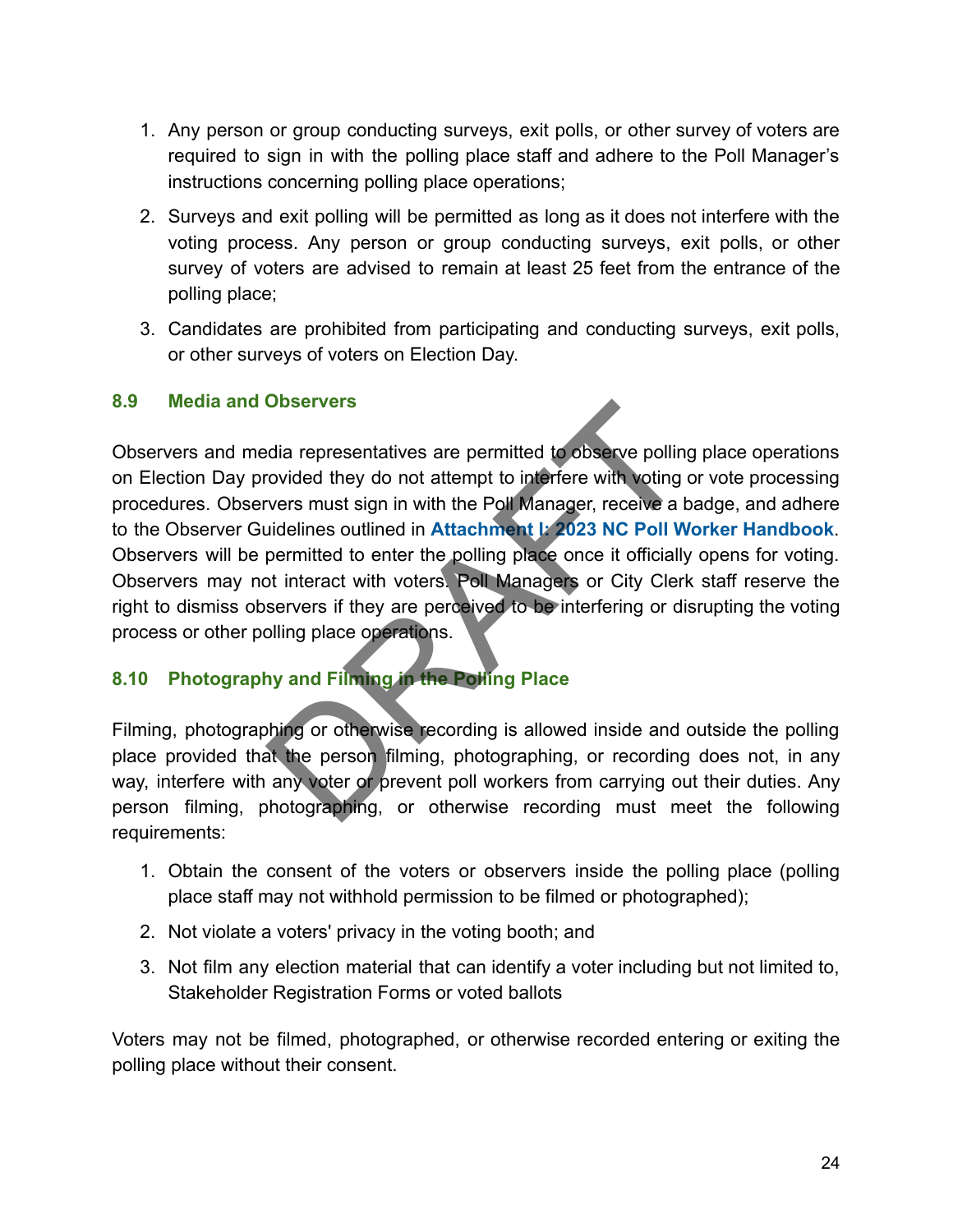### **8.11 Online Voting and On-Site Early Voting**

There will be no Online Voting or On-Site Early Voting component for the 2023 NC Elections.

#### **8.12 Language Assistance at the Polls**

The City Clerk will translate certain Election Day documents, including the Stakeholder Registration Form, and language assistance will be provided at the polls in accordance with the preferences stated in each NC's 2023 Neighborhood Council Election Information Worksheet.

Voters may bring their own interpreters or translators to the polls on Election Day to assist them so long as the interpreter or translator signs in with polling place staff and exits the polling place with the voter. their own interpreters or translators to the polls of<br>the polls of the polls of<br>the vertext of the vertext<br>of the vertext<br>of the vertext<br>of the vertext<br>of the vertext<br>of the place at:<br>Dependence of the place at:<br>Dependence

# **9. ELECTION RESULTS**

#### **9.1 Election Tally Location and Time**

The City Clerk will begin counting ballots one (1) business day after Election Day. The tabulation of ballots shall take place at:

Office of the City Clerk – Election Division C. Erwin Piper Technical Center 555 Ramirez Street, Space 375 Los Angeles, CA 90012

The tally process is open to the public for observation in person and via livestream. All in person observers must sign in with the City Clerk and must follow posted observer guidelines. Links to the livestreaming ballot tabulation will be available on the City Clerk's website.

#### **9.2 The Tally Process**

The City Clerk will tally ballots using high-speed scanners. In the event these scanners are unavailable for tally, the City Clerk will hand count NC ballots.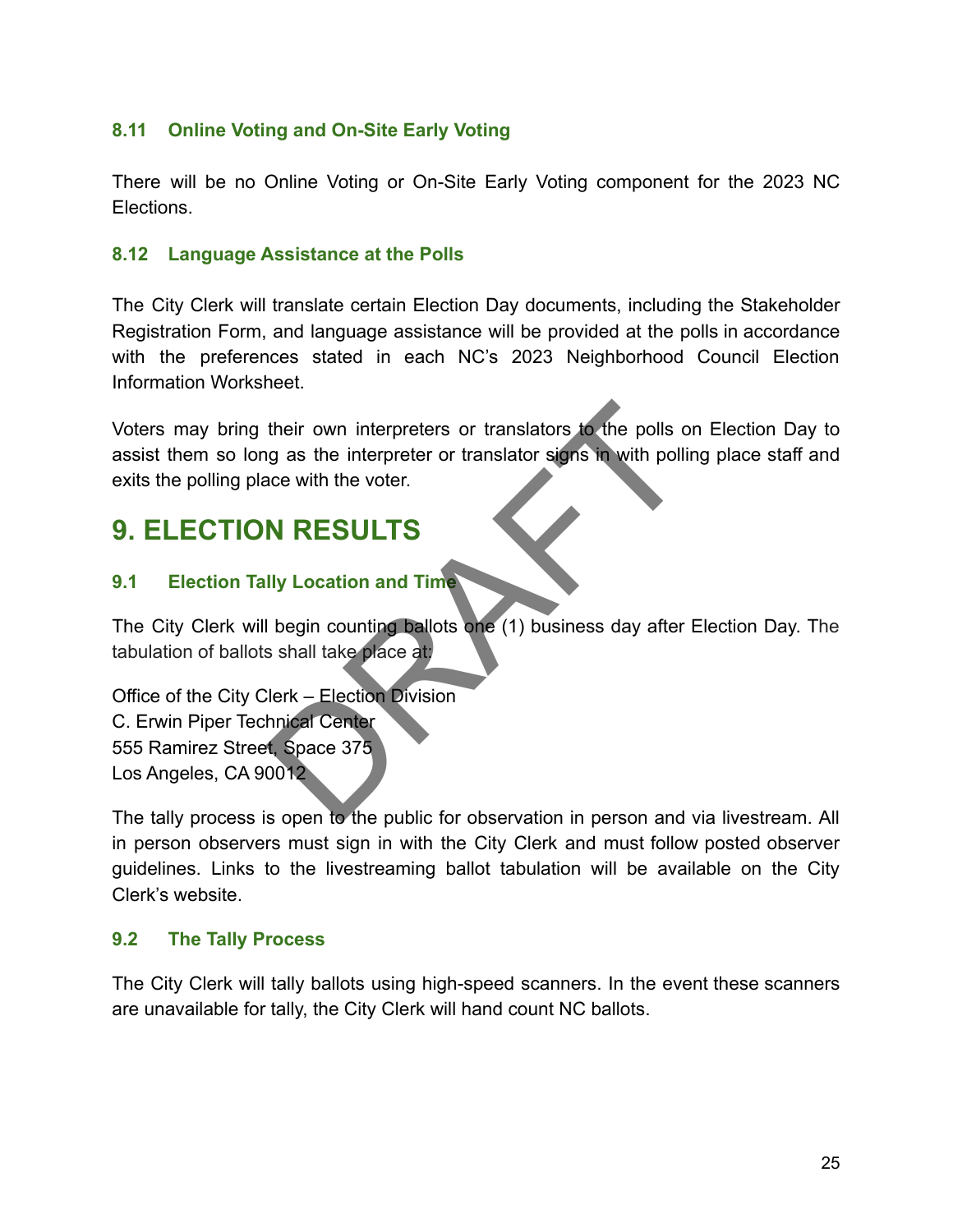The City Clerk will post unofficial results up to four (4) business days after Election Day and official results up to fifteen (15) days after Election Day on the City Clerk's website at [clerk.lacity.org/elections.](http://clerk.lacity.org/los-angeles-city-clerk-election-division)

#### **9.3 Recounts**

Recounts will only be available if the vote margin is less than 1% for a specific contest. Requests must be from stakeholders who voted in the applicable NC election.

#### **9.4 Tie Votes**

Tie votes will be resolved by drawing lots after the official results are posted. The City Clerk will conduct the tie resolution in public view and candidates or their designated representatives will be requested to be present.

#### **9.5 Candidates Elected to Multiple Seats**

Some NCs allow candidates to run for more than one board seat in an election. If a candidate is elected to multiple board seats, the candidate will be required to choose one board position no more than three (3) calendar days after the posting of the official results or from the day when any and all election recounts and challenges are resolved for the specific NC election, whichever date is later. the tie resolution in public view and candidates of<br>
Lectrical to be present.<br>
Lectrical to Multiple Seats<br>
candidates to run for more than one board seat in<br>
ed to multiple board seats, the candidate will be run in once t

The board seat(s) declined by the winning candidate will be awarded to the candidate who received the second most votes. If there are no other candidates, the vacant seat(s) will be filled in accordance with the vacancy provisions in the NC's Bylaws.

If a candidate does not select a board position by the deadline above, the candidate will be deemed elected to the position for which the candidate received the most votes.

#### **9.6 Election Challenges: Submitting an Election Challenge**

Any stakeholder who voted in the applicable NC election may file an election challenge with the City Clerk no later than 11:59 p.m. on the business day after the unofficial results deadline. A form to submit a challenge is available on the City Clerk website.

All election challenge requests must meet the following requirements:

- 1. Identify basis for the challenge to the election;
- 2. Provide contact information of the person(s) issuing the challenge;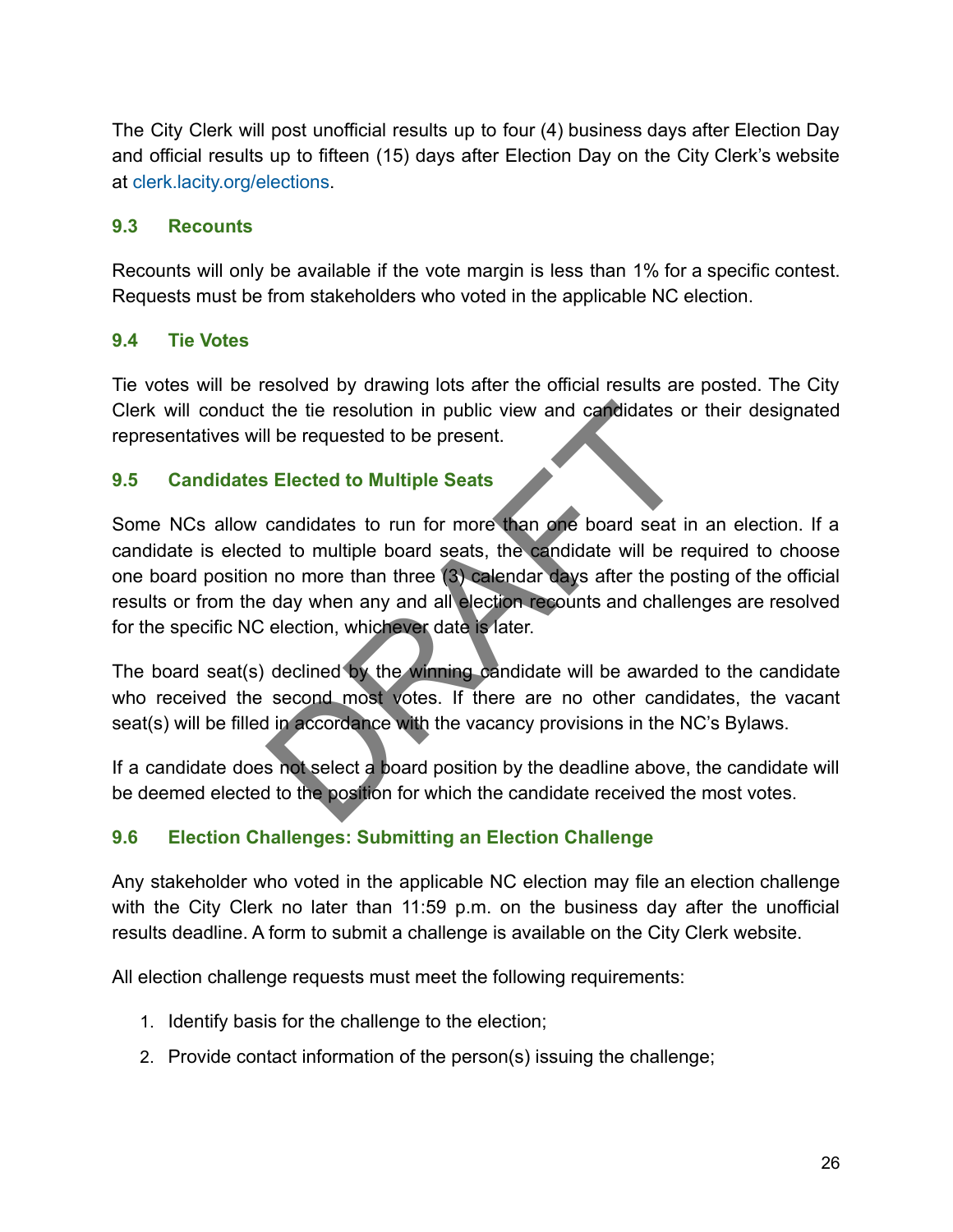- 3. Provide all supporting documentation, including any witness statements (Please note that no statements will be accepted after a request is filed);
- 4. Ensure the supporting documentation demonstrates the challenge is not only valid, but the alleged offense made a difference in the outcome of the election. Challenges without such supporting documentation will not be accepted; and
- 5. Provide optional witness statements (up to three (3) statements are allowed).

Information provided in an election challenge may be subject to public disclosure under the California Public Records Act. Please see **Section 11: Public Records Requests** for more information.

# **9.7 Election Challenges: Acceptable Challenge Categories**

For a list of challenges, see **Attachment E: List of Acceptable Challenges**.

# **9.8 Election Challenges: Processing Election Challenges**

If the requirements are met, election challenges will be processed by the City Clerk and resolved by the Independent Grievance Panel. The Independent Grievance Panel will be composed of two (2) NC Stakeholders and one (1) staff member from the City Clerk's Office.

## **9.9 Election Challenges: Challenge Remedies**

If a challenge is deemed valid, the panel will provide a written, recommended course of action. Remedies can include, but are not limited to, letters of correction/reprimand, disqualification of voters, NC funding penalties, and referral to the City Attorney's Office for criminal prosecution. nallenges: Acceptable Challenge Categories<br>uges, see Attachment E: List of Acceptable Challenges<br>are met, election challenges will be processed by<br>dependent Grievance Panel. The Independent Gri<br>two (2) NC Stakeholders and

Decisions made by either the City Clerk or the Independent Grievance Panel are final and may only be appealed on procedural grounds.

# **10. POST-ELECTION PROCEDURES**

## **10.1 Seating Newly Elected Board Members**

Newly-elected NC board members will be seated in accordance with their NC Bylaws or EmpowerLA procedures after the City Clerk has issued certified election results and all election challenges have been resolved. The incumbent board members will continue in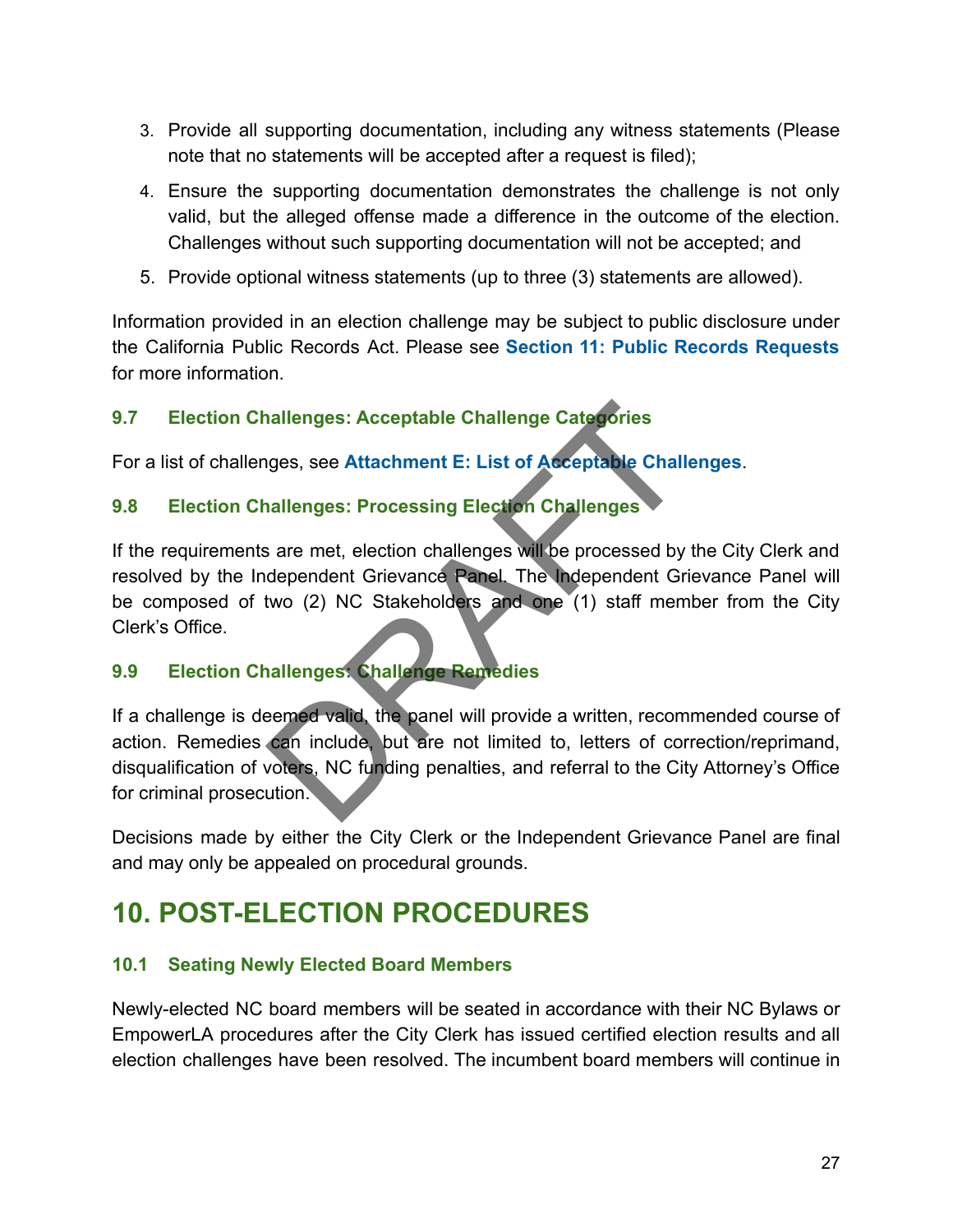their duly elected/appointed positions until the newly elected board members are seated.

The newly-elected board must be seated as a single unit. If one or more challenges to a single board seat have not been resolved, the rest of the board cannot be seated. Any board member seat(s) that is/are not filled through the election process will be deemed vacant when the new governing board takes office. Vacant seat(s) will be filled according to the NC Bylaws. If less than a quorum of the board seats are filled, then the NC will fall under the Board of Neighborhood Commissioners' Loss of Quorum policy.

### **10.2 Stakeholder Registration Information**

Following each NC election, the City Clerk will provide stakeholder registration information to EmpowerLA and each NC. This information will be provided strictly for the purposes of conducting ongoing outreach. Once EmpowerLA and each NC take custody of this information, both are required to adhere to the policies and procedures outlined in the California Public Records Act. VC election, the City Clerk will provide stakehoverLA and each NC. This information will be provided under the provide stakehoverLA and each NC. This information will be provided under the provided and contraction, both ar

Unless otherwise requested via the California Public Records Act, the City Clerk will not disclose personal stakeholder information to any other person or entity.

#### **10.3 Election Records**

The City Clerk will retain all NC physical and digital election-related materials for a period of 90 days after the certification of election results for the last region.

During this period, the City Clerk will make the following items available for pick up by each NC:

- 1. Stakeholder name, stakeholder type and email address;
- 2. Candidate name, stakeholder type and email address; and
- 3. Ballots.

The newly-elected board must designate an individual to pick up the above-mentioned material on behalf of the NC. The designated individual must contact the City Clerk to schedule an appointment to pick up the materials.

Please note that all documents retained by a NC are subject to the California Public Records Act for the length of time the documents are retained by the NC.

Thereafter, NC election-related materials will be destroyed.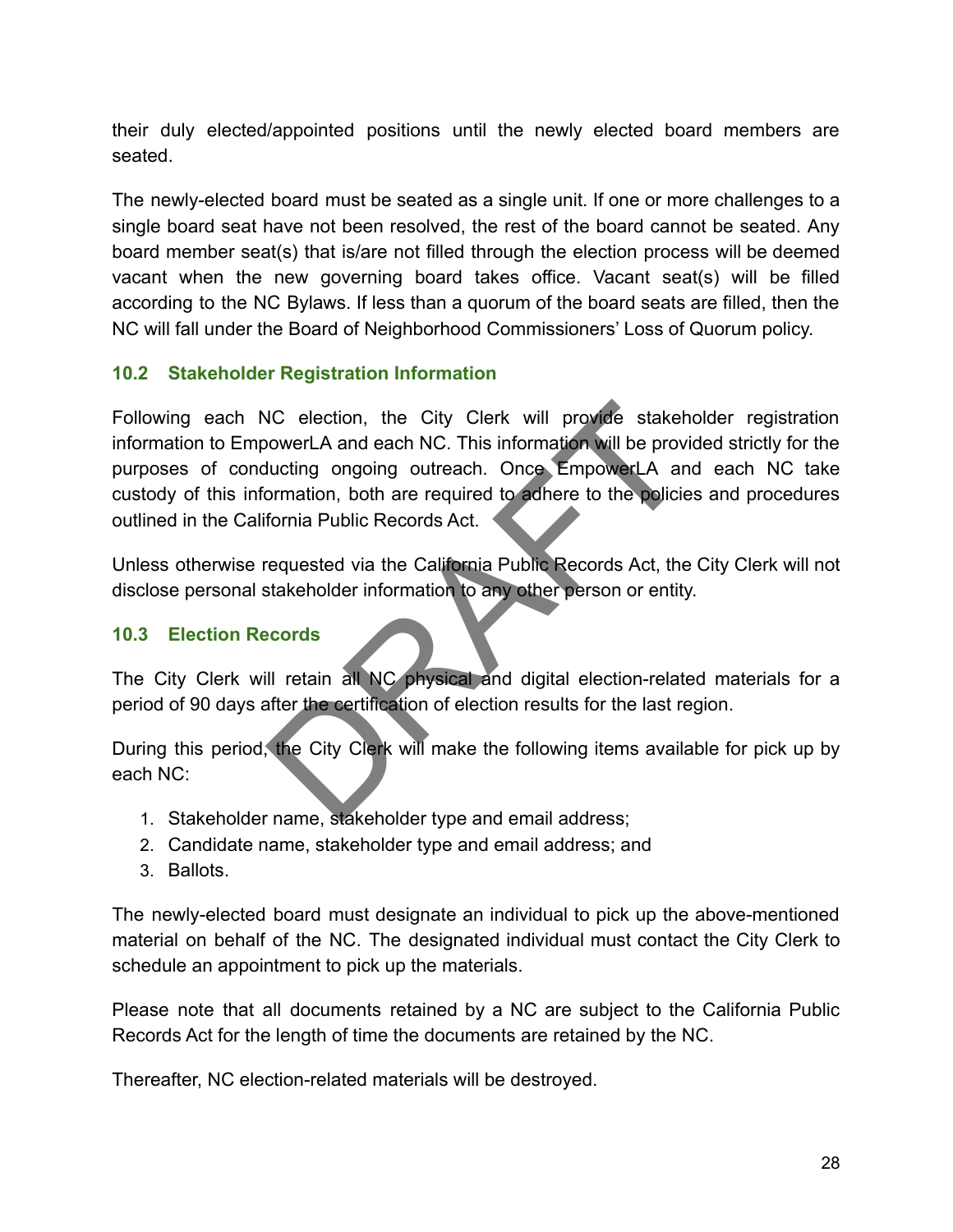# **11. PUBLIC RECORDS REQUESTS**

#### **11.1 The California Public Records Act**

Under the California Public Records Act (CPRA), the public may request City records. Once a CPRA request is made, the City will have 10 calendar days to inform the requester what can or cannot be disclosed (with explanation), time needed to fulfill the request, and any applicable fees. Please note an additional 14 calendar days to respond is permitted. Extensions may be required due to special circumstances.

In some instances, City records may be subject to limited disclosure under the CPRA. A record may be subject to limited disclosure and redacted in order to protect an individual's right to privacy or to preserve the City's need to perform its assigned functions in a reasonably efficient manner. Otherwise, records related to NC elections are subject to disclosure under the CPRA.

#### **11.2 Requesting a Public Record**

Public record requests can be made either in writing (including e-mail) or orally. Although not required under the CPRA, the City Clerk encourages the public to use this public request portal: recordsrequest. acity.org when submitting a public record request. This portal will help the City Clerk keep track of record requests and provide the public a record of previously published requests and records. ubject to limited disclosure and redacted in or<br>the privacy or to preserve the City's need to per<br>sonably efficient manner. Otherwise, records relate<br>osure under the CP[RA](https://recordsrequest.lacity.org/requests/new).<br>**1. a Public Record**<br>uests can be made either in

Please note that if photocopies of materials are requested, the City Clerk may charge \$0.10 for each photocopy. Payments can be made in person or sent to the City Clerk at 555 Ramirez, Space 300, Los Angeles 90012 prior to the copies being made. Checks should be made out to the City of Los Angeles.

#### **11.3 Public Record Requests - Candidate Filing Information**

Since candidates for NC board seats are vying for public seats, some candidate filing information is considered public information and subject to disclosure under the CPRA. Specifically, the following information may be subject to disclosure:

- 1. Neighborhood Council Name;
- 2. Board Seat Name;
- 3. Stakeholder Type (Live, Work, Own Property, or Community Interest);
- 4. Name as it will appear on the Ballot;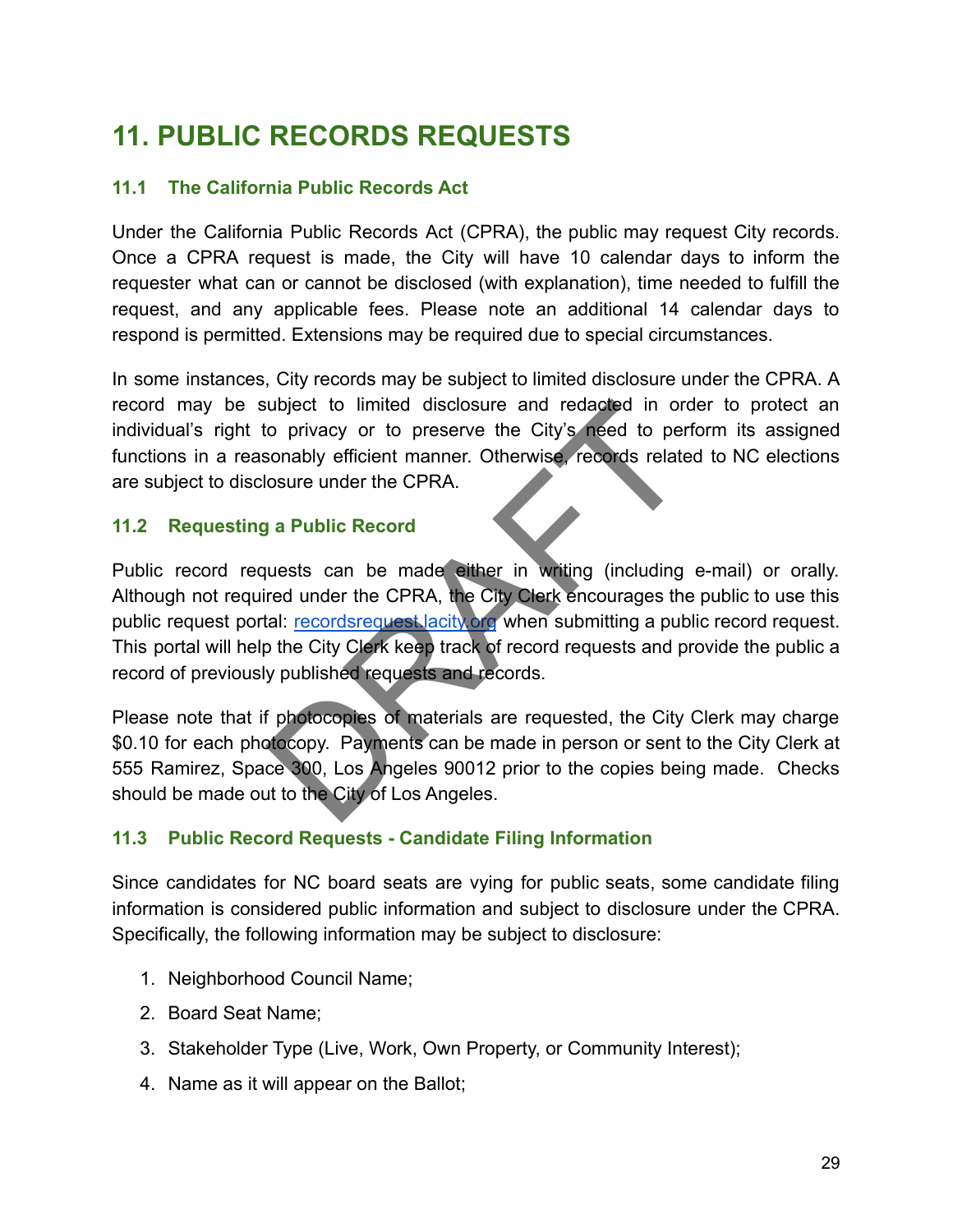- 5. First and Last Name;
- 6. Email Address;
- 7. Candidate statement and/or photo, if applicable; and
- 8. Any correspondence between the City Clerk and the candidate.

In order to protect a candidate's right to privacy, the following information will be redacted and is not subject to disclosure:

- 1. Date of Birth;
- 2. Telephone Number;
- 3. Mailing Address;
- 4. Qualifying Address;
- 5. Photo identification or any documentation necessary to establish board seat eligibility;
- 6. A candidate's signature, if applicable; and
- 7. Any identifying information as determined by the Office of the City Attorney.

Any private information for minors under the age of 18 will not be subject to disclosure.

## **11.4 Public Record Requests - Stakeholder Registration Information**

Information on the Stakeholder Registration Form or VBM Application is considered public information but is subject to limited disclosure under the CPRA. The following information is considered public information and subject to disclosure: ress;<br>ddress;<br>fication or any documentation necessary to establis<br>"s signature, if applicable; and<br>ing information as determined by the Office of the C<br>ation for minors under the age of 18 will not be subject<br>ord Requests

- 1. Neighborhood Council Name;
- 2. Stakeholder Type (Live, Work, Own Property, or Community Interest); and
- 3. First and Last Name.

In order to protect the stakeholder's right to privacy, the following information will not be subject to disclosure:

- 1. Date of Birth;
- 2. Telephone Number;
- 3. Email Address;